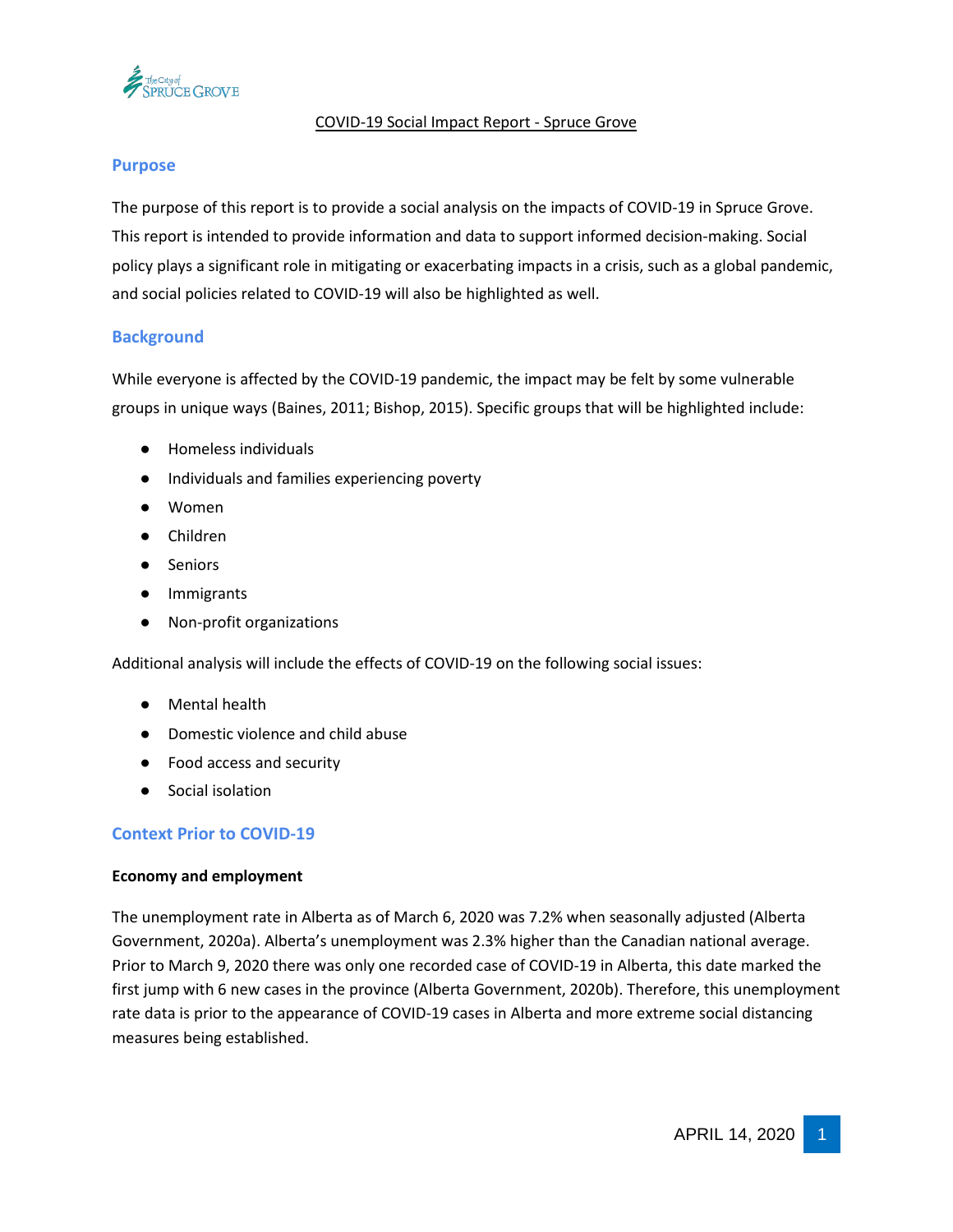

### **Debt Load**

The average consumer debt (not including mortgages) in Alberta in Quarter 4 of 2019 was \$29,076. In addition, the delinquency rate was at 13.3%, second highest in Canada next to B.C (Equifax, 2020, para. 5). In comparison with other provinces, "Albertans are significantly more likely than any other province to be worried that either they or someone in their household could lose their job and say they are not confident in their ability to cope financially with the loss of employment, change in wages or seasonal work without going further into debt" (MNP LTD., 2020, Para 4). As a result of the pandemic 6 out of 10 Albertans indicate they are less than \$200 away from not being able to pay their monthly bills (MNP LTD, 2020).

### **Poverty by the Numbers**

According to the 2016 Federal Census, 2050 residents in Spruce Grove were in low-income households using the Low Income Measure (LIM) - after tax. In comparison with the total population this equates to 5.7% of residents within Spruce Grove. The 2016 Federal Census also highlights the following data on poverty<sup>[1](#page-1-0)</sup>:

- 12.7% of Canadians are in housing that is unaffordable
- 11.2% of Canadians reported not receiving health care when they felt they needed it
- 8.7% of Canadians were moderately or severely food insecure.

Additionally, an important social indicator to review is income inequality. The Canadian Income Survey, highlights that in Canada the highest income bracket accounts for 23% of the total income in Canada while 40% of the population in the 4 lowest brackets account for 20.8% of total income (Statistics Canada, 2018).

### **Rentals and Home Ownership**

In Spruce Grove, 23% housing stock are rentals while 77% are home ownership. Looking at the rental numbers, 45.8% of renting households in Spruce Grove experience housing affordability issues. Loneparent and non-family (individual) households experience even higher rates of housing insecurity (Urban Matters, 2019).

### **Homelessness**

 $\ddot{\phantom{a}}$ 

The most recent Tri-Regional Housing and Needs Estimate identified 210 unique families as 'at risk of homelessness'. Another 10 individuals were identified as unsheltered (Spruce Grove FCSS & Stony Plain FCSS, n.d).

<span id="page-1-0"></span> $1$  The federal Census is completed every 5 years. The next census is scheduled for 2021 with results released in early 2022.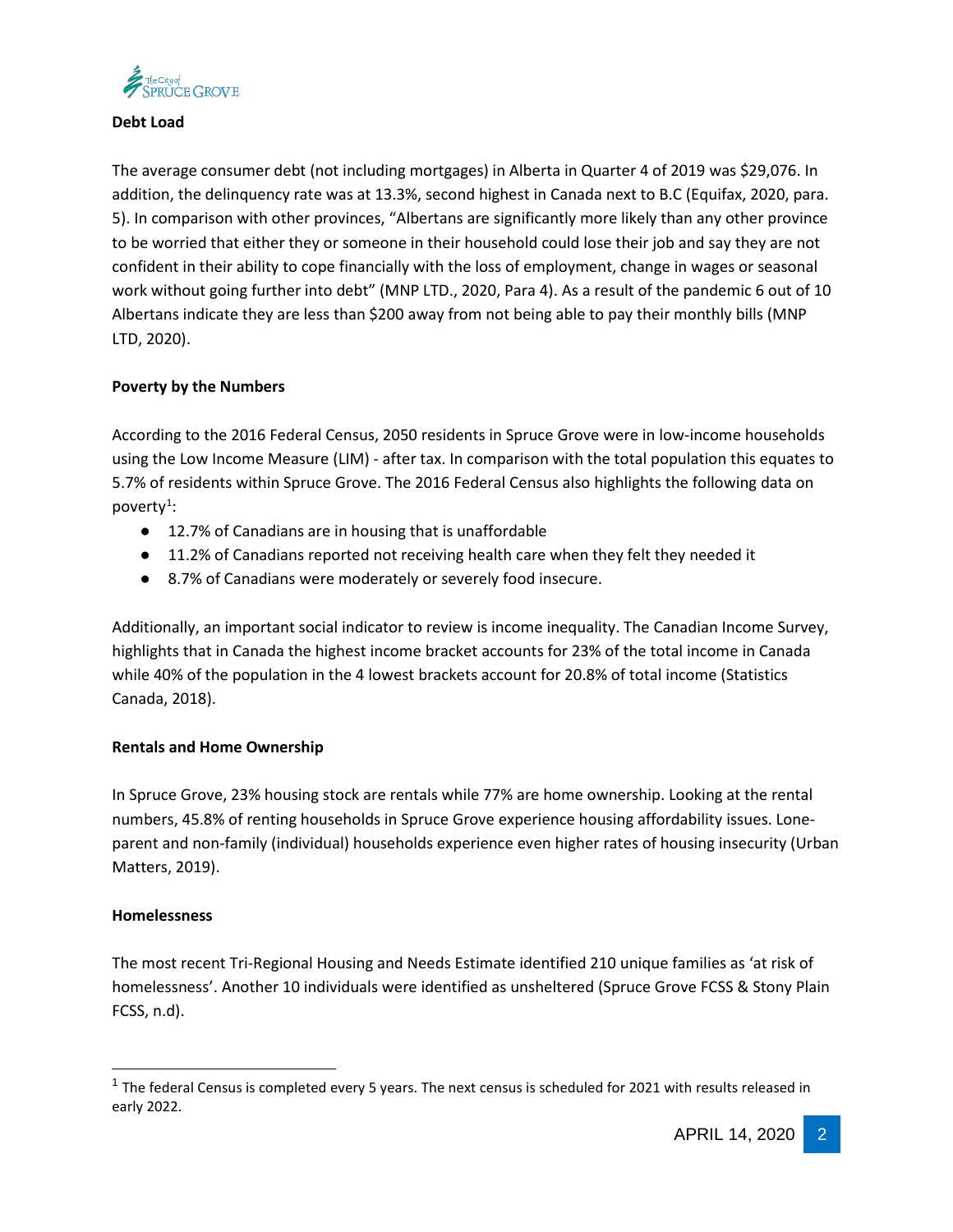

### **FCSS Data**

In 2019, the FCSS Case Management Program had 328 active participants and conducted 106 intakes of new clients. The top three issues clients had were:

- 1. Financial
- 2. Housing
- 3. Mental Health & Physical Health

These top three issues remained the same in the first quarter of 2020 with the Case Management Program supporting 36 new clients (Spruce Grove FCSS, 2020).

# **Context since COVID-19 Pandemic in Alberta**

### **Alberta Government - Policy Response to COVID-19**

March 15, 2020 marked a significant turn for Alberta regarding the spread of the COVID-19 virus. This turning point was due to indicators that demonstrated the virus was no longer contained to travelrelated incidents but was being contracted through community transmission. As a result, the Alberta Government mandated more extreme social distancing measures including school and daycare closures, limitations on gatherings over 50 people, and visitation limitations to continuing care and long-term care facilities (Alberta Government, 2020c). As of April 8, 2020 there are 1373 known cases of COVID-19 in Alberta and 26 deaths (Alberta Government, 2020a). However, according to projection reports shared with Albertans by the Alberta Government on April 8, 2020, in a probable scenario the province could see the peak mid-May with approximately 800,000 cases and between 400 - 3100 deaths.

Throughout March increasing closures and limitations were put on several in-person activities and services within Alberta. Additionally, other social policies such as protections for evictions prior to May 1, 2020 and Emergency Isolation Support Funding were put in place. A detailed day-by-day breakdown of changes is available in **Appendix A**. Emergency Isolation Support Closure distributed more than \$91 million to 79,600 eligible Albertans (Alberta Government, 2020b).

### **Federal Government - Policy Response to COVID-19**

The Federal Government also developed several social policies in response to the COVID-19 pandemic. These policies include development of the COVID-19 economic response plan for Canadians and businesses facing hardship as a result of the COVID-19 pandemic.

The Canadian Government introduced several other social policies and supports to help Canadians cope with this crisis including:

- Canada Child Benefit increase of \$300 per child
- Special GST credit payment; \$400 individuals, \$600 couples starting April 9
- Extra time to file income taxes; new deadline June 1, 2020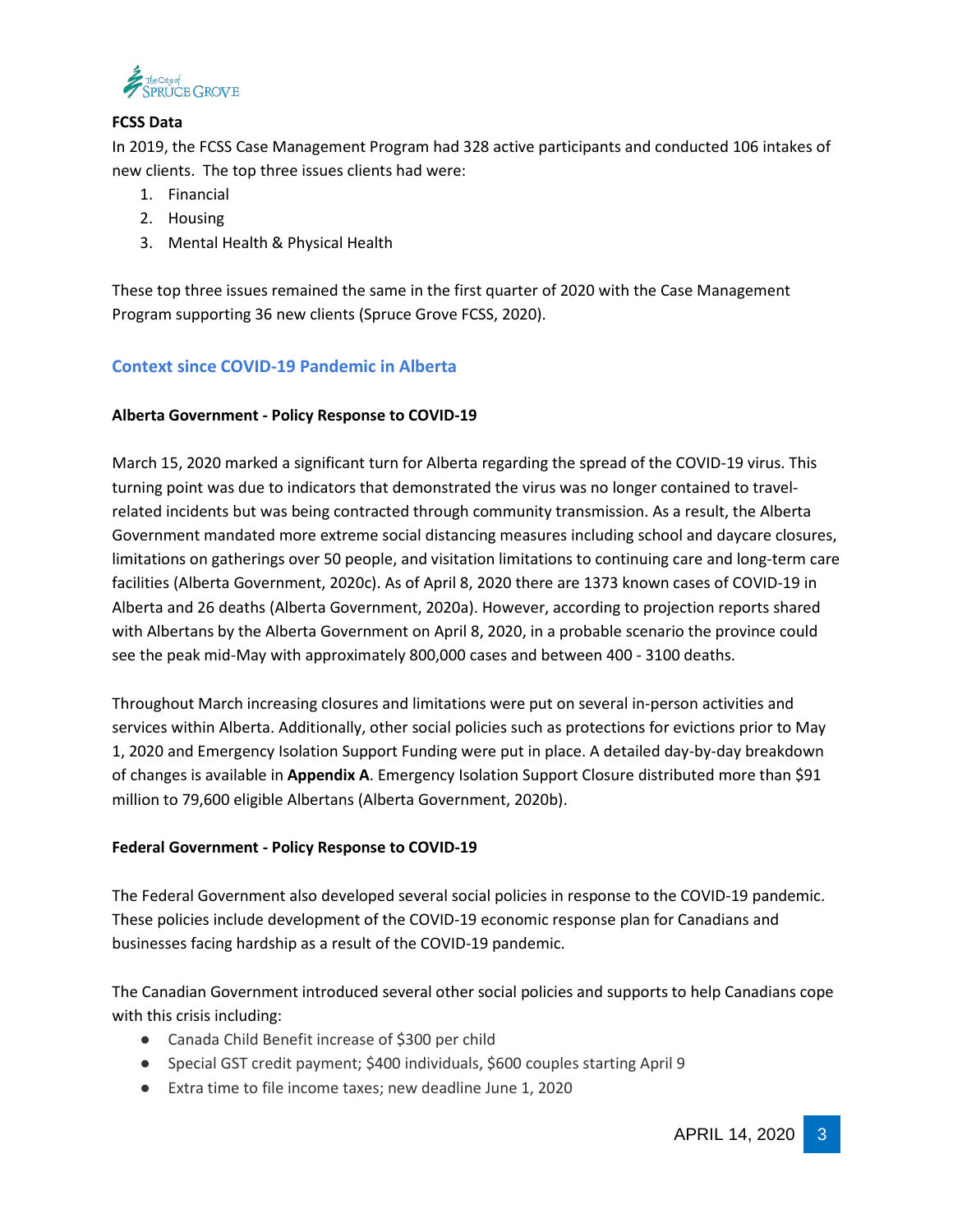

- Mortgage support; deferral of up to 6 months
- Canada Emergency Response Benefit (CERB); \$2000/month for up to 4 months for eligible workers. Available from March 15 - Oct. 3, 2020
- EI waived one week waiting period and waived requirement of medical certificate to access EI sickness benefit.
- Investment of \$100 million to improve access to food for Canadians facing social, economic, and health impacts of the COVID-19 pandemic.
- Providing an additional \$157.5 million to the Reaching Home initiative.
- \$50 million to women's shelters and sexual assault centres
- \$7.5 million in funding to Kids Help Phone
- Reduced the required minimum withdrawals from Registered Retirement Income Funds (RRIFs) by 25 per cent for 2020.
- Student loan repayments and interest suspended until September 30, 2020.

# **City of Spruce Grove - Policy response to COVID-19**

The City of Spruce Grove has responded to the COVID-19 crisis with several actions that are considered social policy including:

- Spring tax adjustment which brought the tax increase to 0% for 2020
- Utility and tax payment deferral
- Free local and commuter transit
- Cancellation of summer programming and events including Canada Day, Horizon Stage concerts, and Summer in the City.

### **Economy and Employment**

The unemployment rate in Alberta as of April 9, 2020 was 8.7% (Alberta Government, 2020a). The unemployment rate does not demonstrate the full picture as many are still employed with reduced hours (Government of Canada, 2020a). Many businesses in Alberta are experiencing the combination of downturn in the economy as a result of low oil prices as well as the effects of COVID-19. An estimated 23% of businesses in Edmonton have already ceased or suspended operations during the COVID-19 pandemic (End Poverty Edmonton, 2020). These numbers are anticipated to be similar for Spruce Grove. In Canada, small businesses (1 - 99 employees) make up 70% of private sector employment (Government of Canada, 2019). Many small businesses and nonprofits are not expected to recover after this pandemic (End Poverty Edmonton, 2020; Hudes, 2020). The latest labour force survey showed the largest monthly increase in unemployment since data was available (1976) in March 2020 (Government of Canada, 2020a). Additionally, the labour underutilization rate was 23% which, for comparison, was 12.8% at the peak of the 2008/2009 recession (Government of Canada 2020a).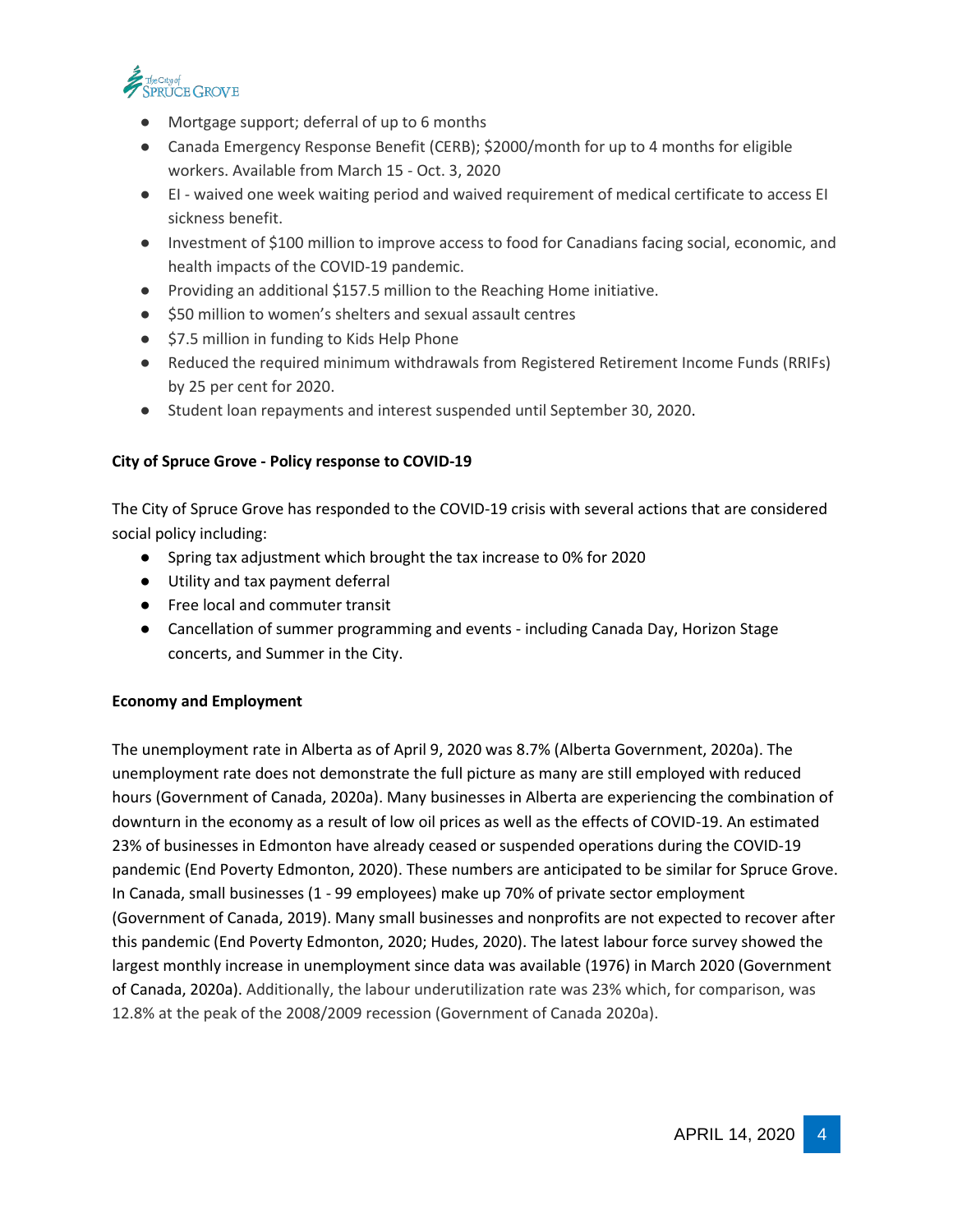

# **Social Impacts on Vulnerable Groups**

### **Homeless Individuals**

Not all individuals have the same access to hygiene or the ability to social distance. Individuals that are experiencing homelessness are not able to wash their hands frequently or social distance if they are experiencing symptoms. Not only are homeless individuals more at-risk of contracting the virus, they are also more at-risk of complications as this population demonstrates higher levels of chronic and concurrent health conditions and lower life expectancy (Canadian Alliance to End Homelessness, 2020; Government of Canada, 2020b; Zhang et al., 2018). Homeless individuals also face many barriers to accessing health care such as not having a health care card, an address, or a way to be contacted (Gaetz & Buccieri, n.d.).

The current homeless-serving system in Spruce Grove does not include any sheltered accommodation and relies heavily on Edmonton's homeless-serving services and system. Only a few registered nonprofits provide specific support for unsheltered individuals in the Tri-Region. These nonprofits utilize a charity model that provides specific resources such as basic supplies including food and clothing, transportation, and other one-time expenses but they do not move individuals out of homelessness.

Through the COVID-19 crisis, and in the aftermath, there is an anticipated increase in the number of individuals at risk of homelessness due to economic factors such as layoffs. Individuals with unstable employment or inflexible working conditions are identified at greater risk (Government of Canada, 2020c). One recent article identified the types of industries that are most affected by the COVID-19 crisis. The top 5 include:

- Food Service
- Merchandise Stores
- Personal Services (e.g., hair salons, laundromats, massage therapists, etc.)
- Recreation
- Motor Vehicle and Parts Dealers (Berube & Bateman, 2020)

The Alberta Government has currently prohibited evictions until May 1, 2020. However, an increase in the number of homeless individuals can be anticipated without an extension beyond May. While the Canadian Government has put several financial supports in place, approximately 1/3 of unemployed Canadians receive nothing from EI or CERB. Another 14% will receive some support, but less than the \$500 a week (McDonald, 2020).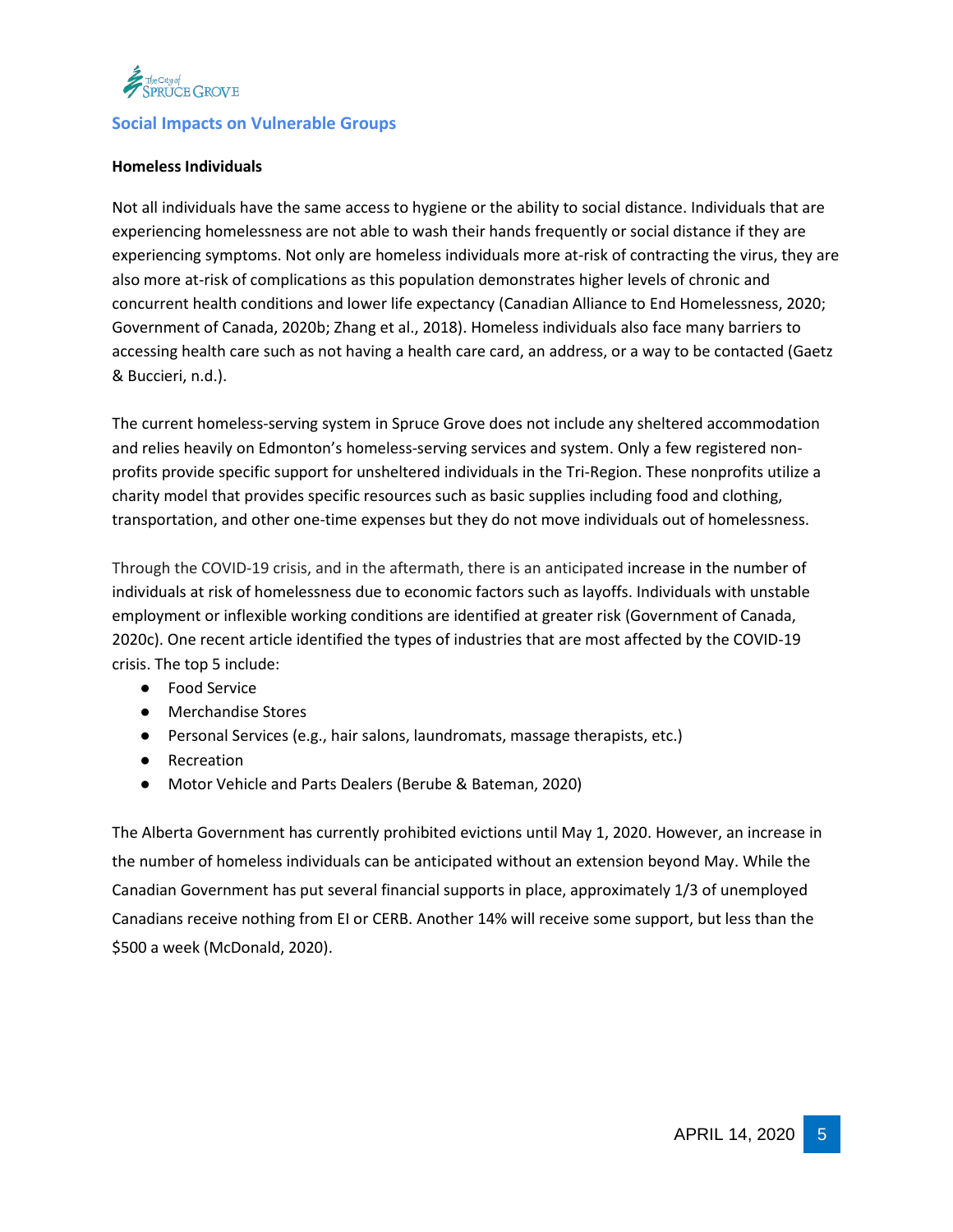

 $\ddot{\phantom{a}}$ 

### **Individuals and families experiencing poverty**

Another vulnerable demographic includes those that are experiencing poverty. The Champions Table<sup>[2](#page-5-0)</sup> developed the following definition on poverty:

Poverty is multidimensional involving the following factors:

- **Economic Poverty**: People lack access to, or the skills to acquire, sufficient material and financial resources to have quality of life that sustains them.
- **Social Poverty:** People lack formal and informal supports to be resilient in times of crisis and change and the ability to meaningfully participate in the community.
- **Cultural Poverty**: People lack meaning in their lives or connection to a community that sustains them.

While traditional definitions of Poverty focus solely on economic factors, this definition is reflective of other dimensions of poverty which are exacerbated by COVID-19. However, given the significant economic impact of COVID-19 this section will primarily focus on economic poverty. Specific groups show proportionately higher accounts of living in poverty including Indigenous, racial and ethnic minorities, sexual and gender minorities, immigrants, and people with cognitive or physical impairments (Government of Canada, 2019).

People with lower incomes have less resources to prepare and protect against the disease (Government of Canada, 2020b). Further, many low-income jobs are not stable, cannot be done remotely, and often do not have paid sick leave or health benefits (Human Rights Watch, 2020). In short, this means, individuals experiencing poverty are not able to follow the health advice of the Federal and Provincial government and this puts them at higher risk of contracting the virus (Gaetz & Buccieri, n.d.; Vesoulis, 2020). The lack of ability to follow the health advice can disproportionately put low-income individuals are at greater risk of receiving fines for violation as the Government of Alberta ramps up enforcement.

For individuals experiencing poverty, long range planning is extremely difficult because the focus is on immediate needs yet with COVID-19 there is a necessity for longer term planning due to shortages of supplies and accessibility issues (Gaetz & Buccieri, n.d.). This means they may not have reliable access to food, prescription medication, medical and mental health support, etc.; especially if they fall ill and have to self-isolate.

<span id="page-5-0"></span><sup>&</sup>lt;sup>2</sup> The Champions Table was convened in October 2019. Comprising inter-sectoral stakeholders from the Tri-region with the goal of working collectively to reduce poverty and homelessness in the Tri-Region.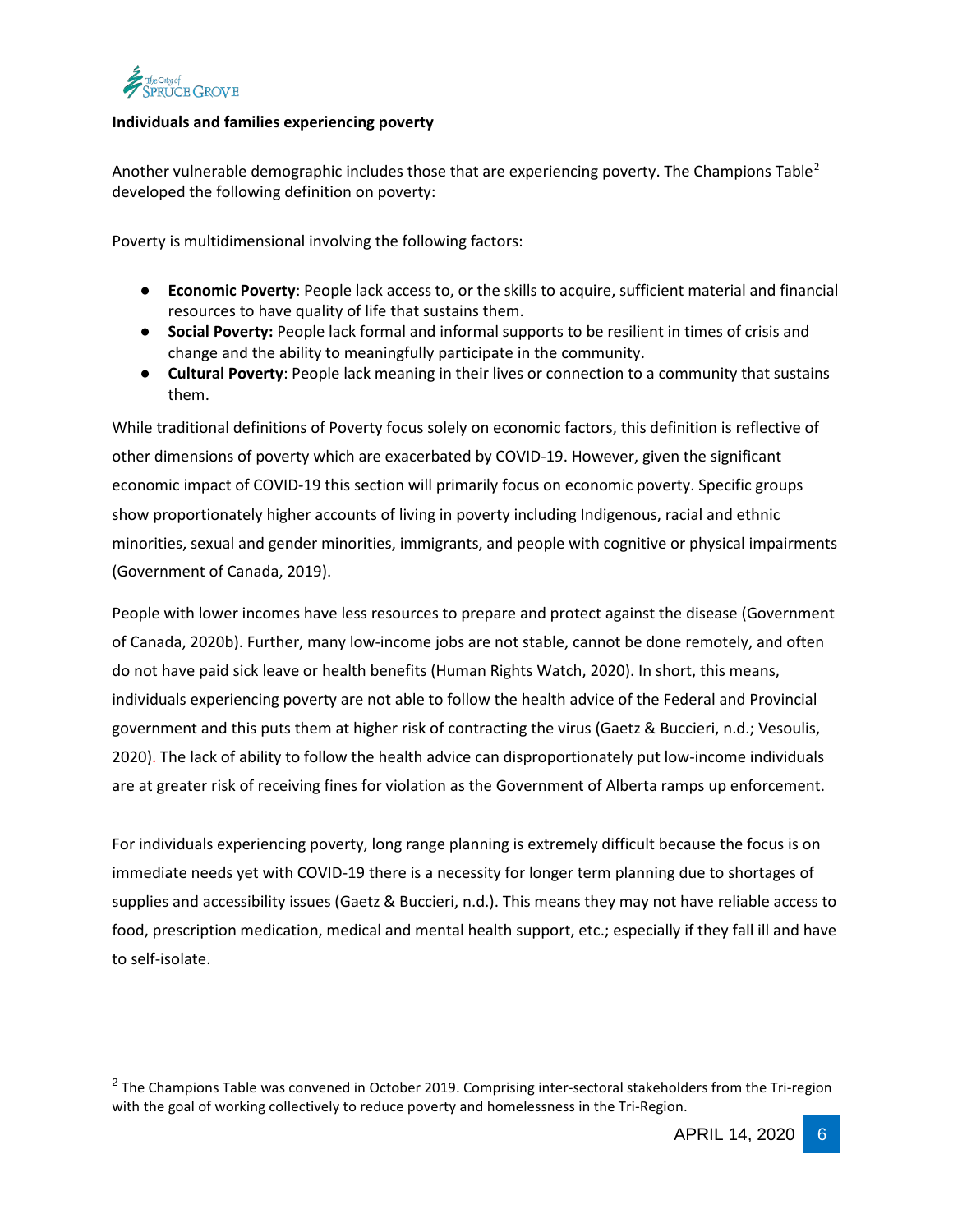

The Canadian Government notes that anyone with difficulty accessing transportation is more at risk of contracting COVID-19 (Government of Canada, 2020c). Those experiencing poverty are more likely to experience difficulty accessing transportation. Further, individuals experiencing poverty often rely on public transportation to access essential services and supplies (United Way, personal communications, 2019). The City of Spruce Grove temporarily cancelled fare collection on all Spruce Grove local and commuter transit routes (City of Spruce Grove, n.d) which helps individuals experiencing poverty with accessibility and to continue to get to their places of employment.

#### **Women**

The COVID-19 pandemic magnifies existing gender inequalities (Lewis, 2020). In 2018, females aged 25 - 54 earned 13.3% less per hour on average than their male counterparts (Statistics Canada, 2019). Another study released in 2019 noted Edmonton had the second highest pay gap in Canada between men and women with average earnings for women at 63.7% of men's incomes (Canadian Centre for Policy Alternatives, 2019). In March, women ages of 25 to 54 had a monthly decline in employment more than twice that of men (Government of Canada, 2020a). This gender pay gap, combined with the tendency for unpaid caring labour, will impact decisions families make during the pandemic such as deciding on childcare and caregiving responsibilities and fall more to women (Lewis, 2020). The response to COVID-19 also has disproportionately negative impacts on women because many jobs with higher levels of exposure also have a high ratio of female workers including health care, social work, or grocery stores (Hawranik, 2020; United Nations Population Fund, 2020).

#### **Children**

Children, anyone under the age of 18, are a vulnerable population for a diversity of reasons. They are completely reliant on the adults in their lives to support, care for, and teach them and so as the adults in their lives struggle with noted challenges in this report, so too will their children.

The most significant impact specific to children is the disruption in schooling, daycares, and extracurricular activities as a result of mitigation measures for COVID-19.

Cauchemez et al. (2009) highlight the high economic and social cost of school closures including:

- Education disparity, with more significant declines in children from low income households.
- Disruption in social programming provided in partnership with schools.
- Young children (under 13) responsible for self-care.
- 93% of low-income households would have serious financial issues with a closure longer than 3 months.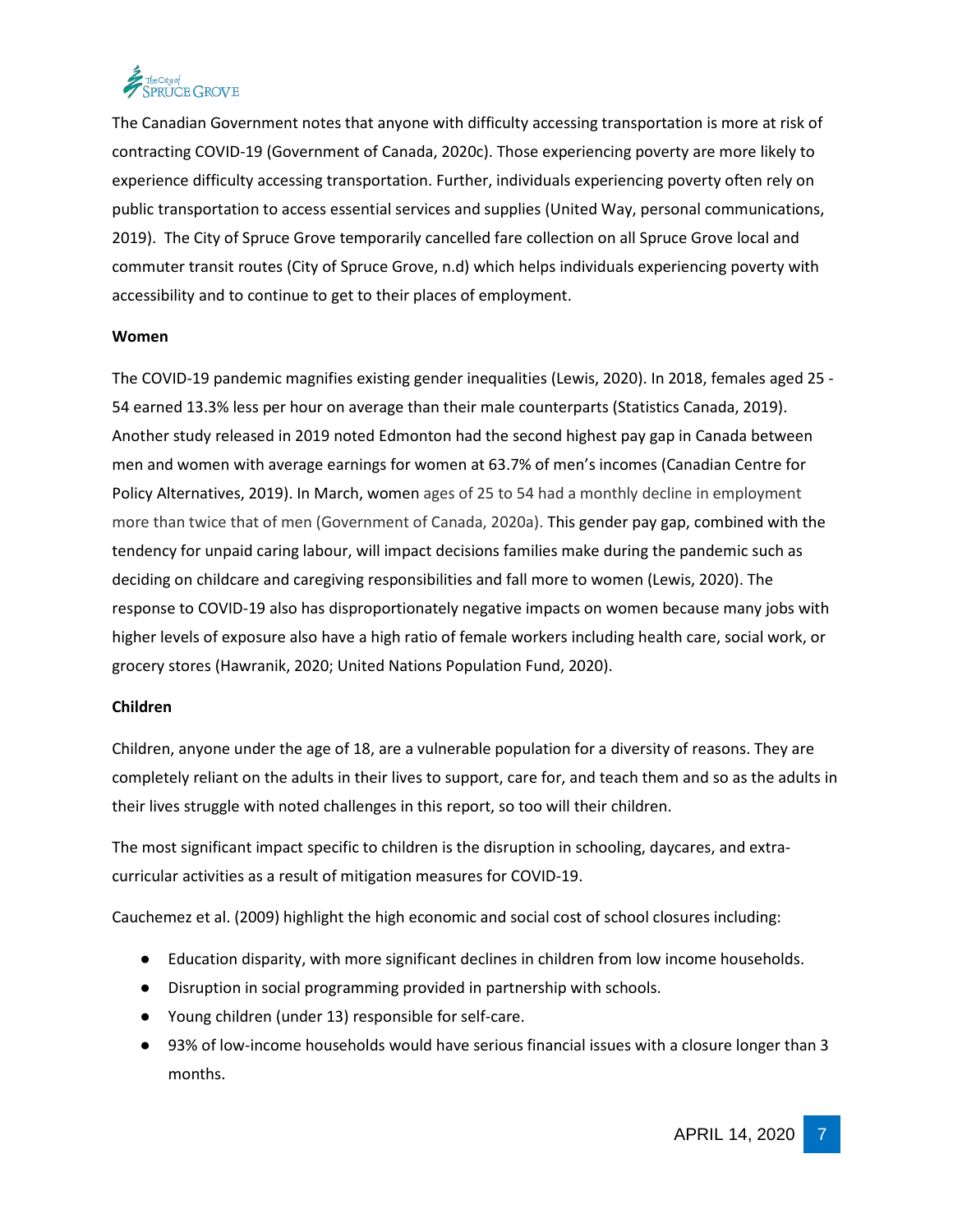

Virtual learning may not be an option for many low-income families because of limited access to internet and technology which would exacerbate educational disparity (Vesoulis, 2020).

#### **Seniors**

Individuals over 60 years old are the most likely to experience severe symptoms of COVID-19 (Alberta Government, 2020d). In Spruce Grove, 5,570 residents are over the age of 60 (Statistics Canada, 2016). In addition, to the increased health risks associated with COVID-19, they are also the demographic at greatest risk for social isolation. Social isolation in seniors is caused by physical or life changes (including changes as a result of COVID-19) that limit activities and reduce social contacts. An estimated 30% of Canadian seniors at risk of being socially isolated (MacCourt et al., n.d.) which means in Spruce Grove approximately 1,671 may be dealing with social isolation prior to, and as a result of, COVID-19. Limitations on visitors, cancellation of programming, and access to technology could further exacerbate this issue.

#### **Immigrants**

From 2001 - 2016, 1,835 immigrants came to Spruce Grove. The highest numbers of recent immigrants were from Britain, Philippines, India and the United States. The continent of Africa had the lowest number of immigrants with 15 total from 2011 - 2016 (Statistics Canada, 2016).

Individuals that have difficulty reading, speaking, understanding, or communicating are more at risk of contracting COVID-19 (Government of Canada, 2020b). Many newcomers may also struggle to access or understand local systems including reliable and easy to understand information on COVID-19 and how to access the social support available to them. Recent immigrants and individuals in racial or ethnic minorities are also disproportionately living in poverty (Government of Canada, 2019) so the effects of poverty may apply to a portion of the immigrant population as well.

#### **Non-profit organizations**

Non-profit organizations are facing issues in business continuity, increased demand for programs and services, and operational costs as a result of COVID-19 (Edmonton Chamber of Voluntary Organizations (ECVO), March 17, 2020). These organizations could be experiencing staff shortages and breaks in the chain of supply during this pandemic (Gaetz & Buccieri, n.d.)

While the Alberta Gaming and Liquor Commission (AGLC) have expanded the scope of what nonprofit organizations can use charitable casino funds for, there has been a cancellation of these charitable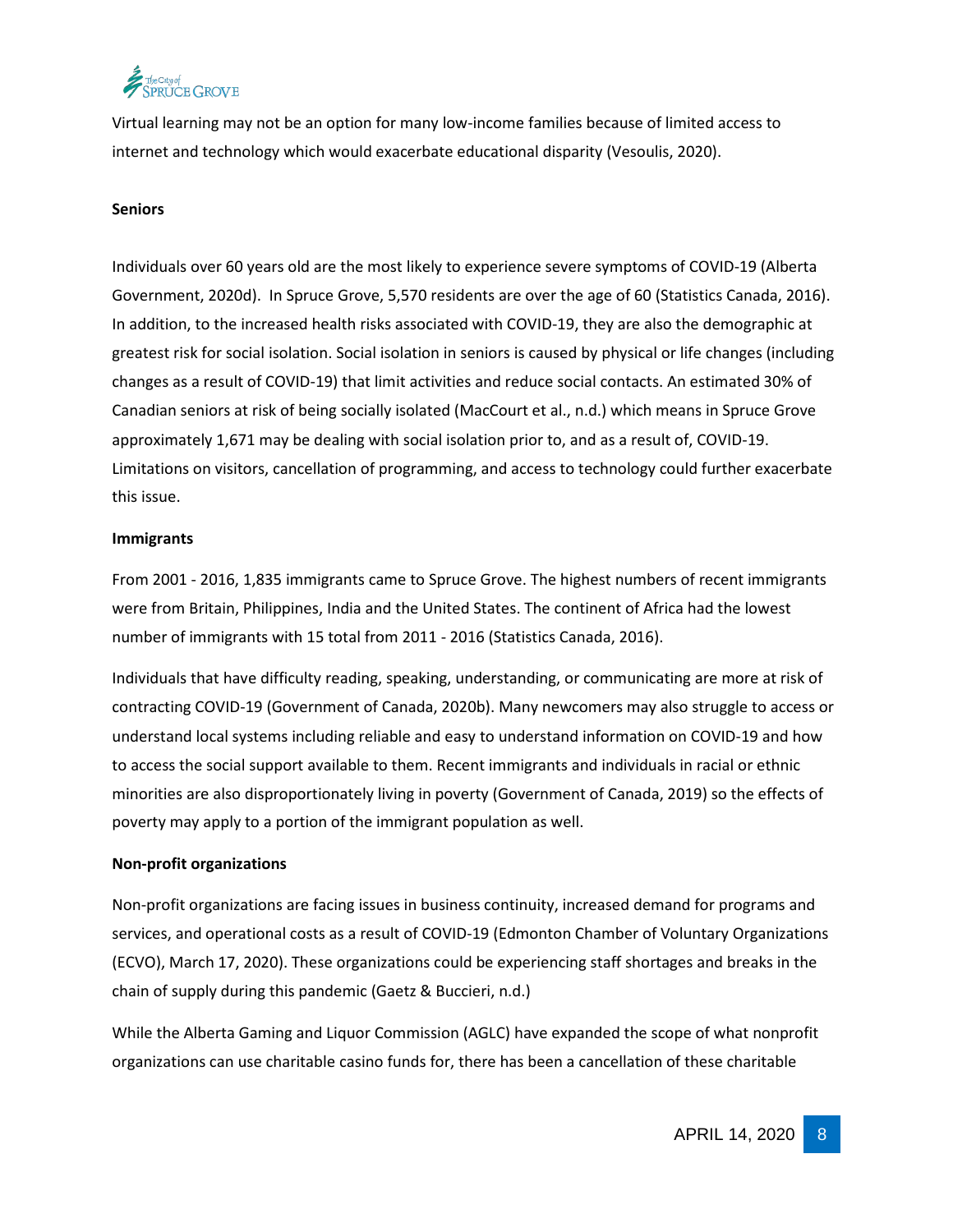

casinos indefinitely due to the pandemic (AGLC, March 2020) meaning a loss of essential revenue for some nonprofits.

Spruce Grove is home to a total of 159 registered active nonprofit organizations and charities. There are 16 religious societies, 9 nonprofit private companies, 6 extra provincial nonprofit corporations, 1 agricultural society, and 127 Alberta societies (Alberta Government, 2020e). Many of the organizations listed in the database with a location of Spruce Grove have names that suggest they serve the larger Tri Region, Edmonton and area or all of Alberta. These numbers represent a wide diversity of voluntary organizations including sports and recreation, arts and culture, environment, newcomer settlement, housing, social services, community development, education and research, volunteerism, faith groups, unions, and professional associations, etc (Alberta Government, 2018).

### **Social Issues**

### **Food Access and security**

Food security is the ability for individuals and households to access food. Prior to the COVID-19 pandemic, one in ten households in Alberta experienced food insecurity with household income as the top indicator to predicting household food insecurity (AHS, 2017). The Canadian Community Health Survey (2018) highlights that 12.9% of Albertans were food insecure and that food insecurity is more common in households with children. New immigrants, refugees, people with a disability, the LGBTQ2+ community and homeless populations are also at a higher risk of experiencing food insecurity (AHS, 2017). With household income as the number one indicator of household food insecurity, the closure of businesses and layoffs occurring in Alberta increased the number of individuals with inadequate or insecure access.

Food Banks are an essential support for individuals that are needing immediate help and access to food. However, food insecurity will not be addressed by these kinds of food access programs (Tarasuk, St-Germain, & Loopstra, 2019). Additionally, food banks are not often used by all food insecure individuals and tend to support those that are most desperate (Tarasuk, St-Germain & Loopstra, 2019) The Parkland Food Bank is now providing hampers once a month by appointment to limit the spread of the virus and as a result of limited volunteer capacity (Parkland Food Bank, 2020). This means the weekly hamper program is temporarily suspended. The Parkland Food Bank assisted 1614 unique households in 2018 and only 6% of those were long-term clients (Parkland Food Bank, 2018).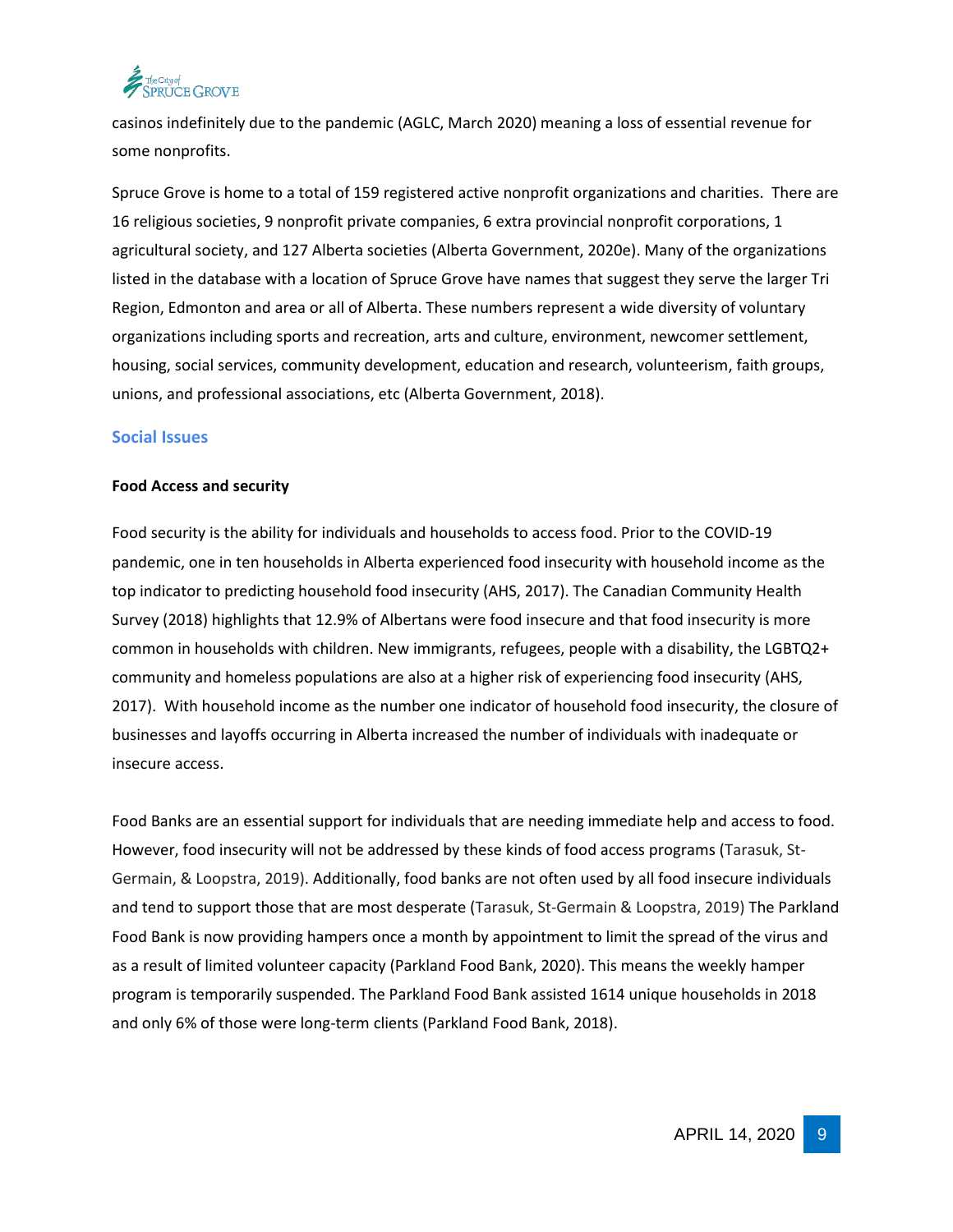

#### **Mental Health**

One of the known issues that is on the rise as a result of the COVID-19 pandemic is an increase in anxiety, depression, substance misuse, and other mental health disorders. Ng, Agius, and Zaman (2013) found that job-related problems, particularly unemployment, is a key risk factor for mental-healthrelated difficulties. There is also a correlation between unemployment and suicide rates, with a study from Europe demonstrating a 1% increase in unemployment being associated with a 0.8% rise of suicide in people under 65 years of age (Economou, Nikolaou & Theodossiou, 2008). If the unemployment rate in Albert jumps to the anticipated 25% (Graney, 2020) this could mean an estimated 14% increase in the suicide rate. Additionally, job insecurity acts as a chronic stressor with cumulative negative effects overtime even for those still employed (Ng, Agius & Zaman, 2013). Therefore, the longer this crisis and the more significant the impact on the economy, correlates to increased mental health issues and the need for additional addiction and mental health support.

Many studies have noted that segregation may cause significant mental health issues e.g., trauma, depression, anxiety, paranoia, and psychosis and intensify pre-existing mental illnesses and demonstrate that a lack of social connection increases health risks as much as smoking 15 cigarettes a day and is twice as harmful to physical and mental health as obesity (Holt-Lunstad, 2015; ). While many discuss the need to stay physically distant while socially connected during the COVID-19 crisis, some vulnerable groups are not able to as a result of 'social poverty' or lack of access to technology.

#### **Domestic Violence and Child Abuse**

During the pandemic there are external stressors like financial insecurity and job loss that can lead to an increased risk of domestic violence (Duhatschek, 2020) especially in households with a pre-existing pattern of abuse. Alberta already has the third highest rate of intimate partner violence in Canada (Hawranik, 2020). Social isolation is one of the tactics abusers use as part of the power and control cycle, it can escalate quickly so the victim's only interactions are with their abuser (Murray, 2020). Social distancing and self-isolation measures as a result of COVID-19 may trap victims with their abuser and could make it difficult for a victim to leave an abusive situation if they want to (Duhatschek, 2020; Hawranik, 2020).

As a result of the same stressors highlighted for domestic violence, child abuse is expected to rise during the COVID-19 pandemic. The closure of schools and other children and youth programming has removed early warning systems and caused direct and extended contact with parents facing many significant stressors (Sharp, 2020). This means that while incidents of abuse are expected to rise, reports

APRIL 14, 2020 <sup>1</sup>

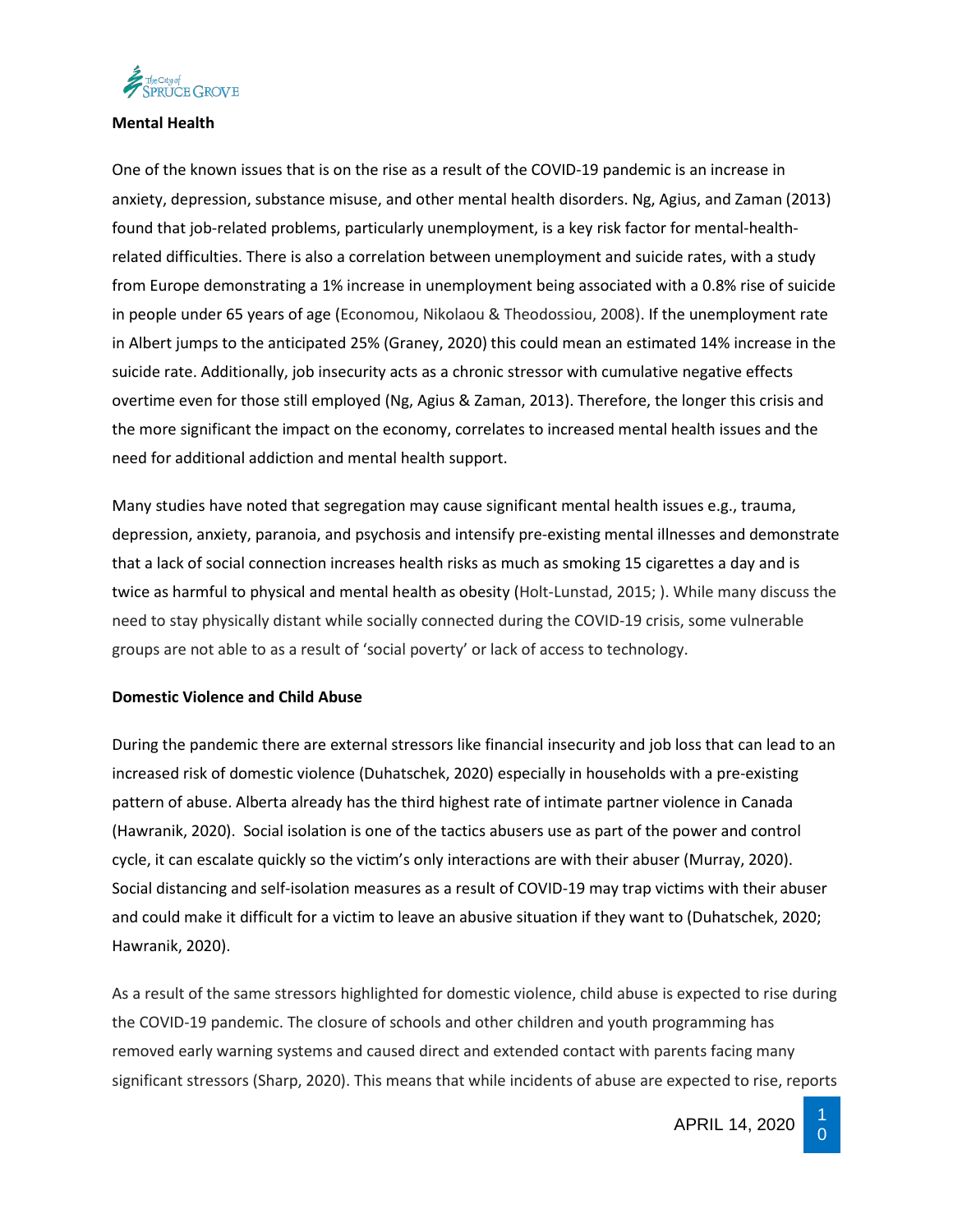

of suspected child abuse may decrease because it is teachers, coaches and other community members that often flag initial concerns are no longer in contact with children to the same extent (Sharp, 2020).

This pandemic is creating social conditions that put people at an increased risk of violence. These social conditions are reduced access to resources, increased stress due to job loss or strained finances and disconnection from social support systems (Abramson, 2020).

### **Other Social Issues**

As more people turn to technology to support work commitments, maintain social connections, and complete education the Canadian Anti-Fraud Centre is warning individuals to beware of COVID-19 related scams and frauds as to-date there are already ten reported COVID-19 scams (Government of Canada, 2020d).

### **Limitations**

This report aims to provide a summary and analysis of currently known information on the social impacts of COVID-19. However, it is important to note some of the current limitations of this report:

- This issue and the systems that are affected are complex and continually evolving. The total social effects will be discovered overtime.
- There is a lag in or limited data availability. Future analysis and reports will need to be completed once more data is available.
- Local context and analysis can be increased with data sharing across organizations.
- This report highlights specific demographics in relation to their unique impacts as a result of COVID-19. The theory of intersectionality highlights that identity is multi-dimensional and so individuals often intersect more than one facet of marginalization (e.g., low-income senior or immigrant child), which have compounding negative effects and increase vulnerability.

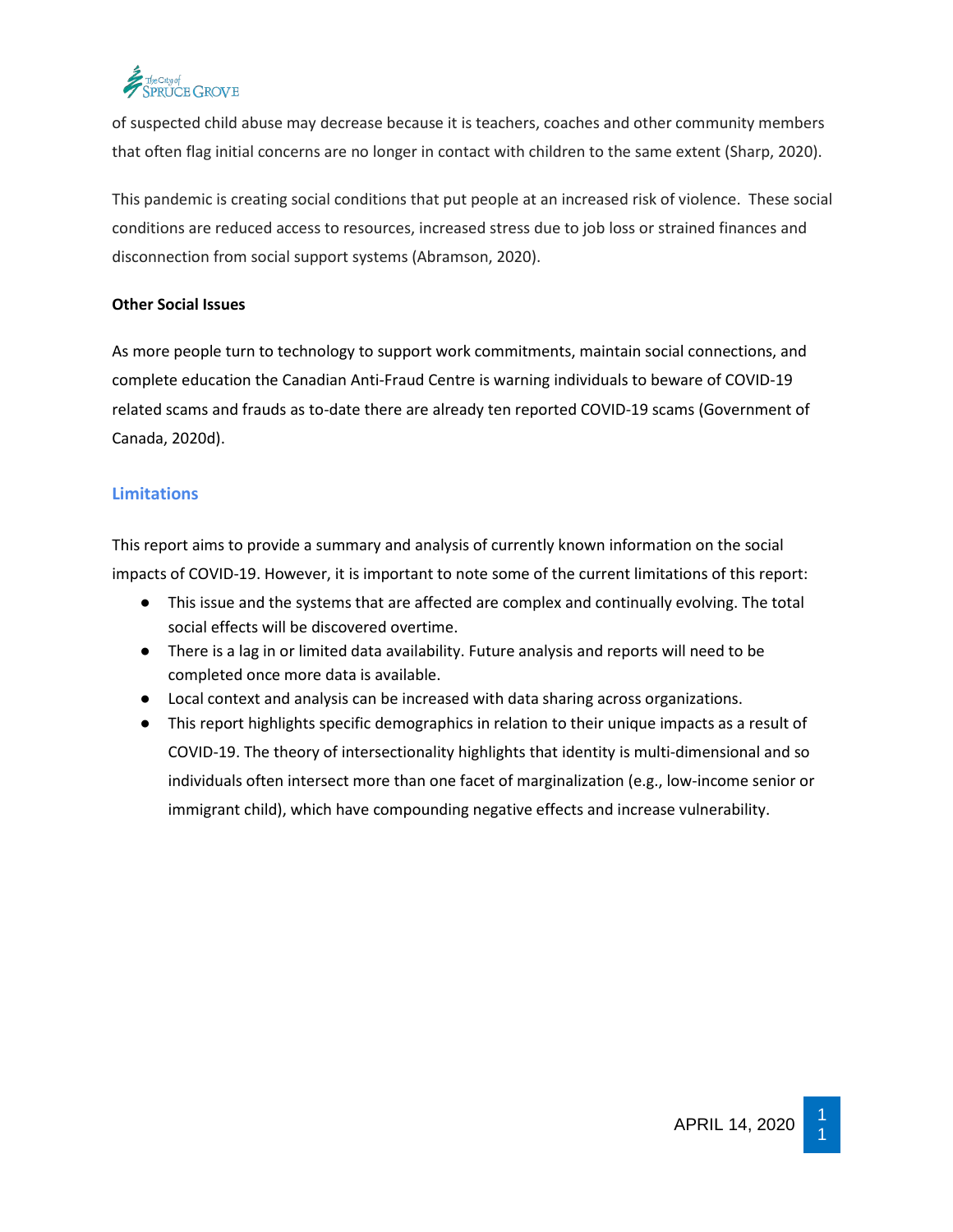

# **References**

- Abramson, A. (2020, April 8). How COVID-19 may increase domestic violence and child abuse. *American Psychological Association.* Retrieved from: [https://www.apa.org/topics/covid-19/domestic](https://www.apa.org/topics/covid-19/domestic-violence-child-abuse)[violence-child-abuse](https://www.apa.org/topics/covid-19/domestic-violence-child-abuse)
- Alberta Gaming and Liquor Commission (AGLC). (March, 2020). Q&A: Charitable casino events and eligible use of charitable gaming proceeds - COVID-19. Retrieved from: [https://aglc.ca/sites/aglc.ca/files/aglc\\_files/QA-](https://aglc.ca/sites/aglc.ca/files/aglc_files/QA-Charitable_casino_events_and_use_of_proceeds_COVID-19_March26_2020.pdf)[Charitable\\_casino\\_events\\_and\\_use\\_of\\_proceeds\\_COVID-19\\_March26\\_2020.pdf](https://aglc.ca/sites/aglc.ca/files/aglc_files/QA-Charitable_casino_events_and_use_of_proceeds_COVID-19_March26_2020.pdf)
- Alberta Government. (March, 2020a). Unemployment Rate. Retrieved March 30, 2020 from[:](https://economicdashboard.alberta.ca/Unemployment) <https://economicdashboard.alberta.ca/Unemployment>
- Alberta Government. (March, 2020b). COVID-19 in Alberta. Retrieved March 30, 2020 from[:](https://covid19stats.alberta.ca/) <https://covid19stats.alberta.ca/>
- Alberta Government. (March, 2020c). COVID-19 pandemic in Alberta (March 15 at 4:30 pm). Retrieved from: [https://www.alberta.ca/release.cfm?xID=69818C355F188-C2A3-F5C6-](https://www.alberta.ca/release.cfm?xID=69818C355F188-C2A3-F5C6-875A2A33929D5C05) [875A2A33929D5C05](https://www.alberta.ca/release.cfm?xID=69818C355F188-C2A3-F5C6-875A2A33929D5C05)
- Alberta Government. (April, 2020d). COVID-19 info for Albertans. Retrieved April 7, 2020 from: [https://www.alberta.ca/coronavirus-info-for](https://www.alberta.ca/coronavirus-info-for-albertans.aspx?utm_source=google&utm_medium=sem&utm_campaign=Covid19&utm_term=elder-care&utm_content=v4&gclid=Cj0KCQjwybD0BRDyARIsACyS8msxccXHrTN7zWyWDvewSK18MsC1zSBgmb23ciy_dQ3PeMklvqAIdzEaArt-EALw_wcB)[albertans.aspx?utm\\_source=google&utm\\_medium=sem&utm\\_campaign=Covid19&utm\\_term=e](https://www.alberta.ca/coronavirus-info-for-albertans.aspx?utm_source=google&utm_medium=sem&utm_campaign=Covid19&utm_term=elder-care&utm_content=v4&gclid=Cj0KCQjwybD0BRDyARIsACyS8msxccXHrTN7zWyWDvewSK18MsC1zSBgmb23ciy_dQ3PeMklvqAIdzEaArt-EALw_wcB) [lder](https://www.alberta.ca/coronavirus-info-for-albertans.aspx?utm_source=google&utm_medium=sem&utm_campaign=Covid19&utm_term=elder-care&utm_content=v4&gclid=Cj0KCQjwybD0BRDyARIsACyS8msxccXHrTN7zWyWDvewSK18MsC1zSBgmb23ciy_dQ3PeMklvqAIdzEaArt-EALw_wcB)[care&utm\\_content=v4&gclid=Cj0KCQjwybD0BRDyARIsACyS8msxccXHrTN7zWyWDvewSK18MsC](https://www.alberta.ca/coronavirus-info-for-albertans.aspx?utm_source=google&utm_medium=sem&utm_campaign=Covid19&utm_term=elder-care&utm_content=v4&gclid=Cj0KCQjwybD0BRDyARIsACyS8msxccXHrTN7zWyWDvewSK18MsC1zSBgmb23ciy_dQ3PeMklvqAIdzEaArt-EALw_wcB) [1zSBgmb23ciy\\_dQ3PeMklvqAIdzEaArt-EALw\\_wcB](https://www.alberta.ca/coronavirus-info-for-albertans.aspx?utm_source=google&utm_medium=sem&utm_campaign=Covid19&utm_term=elder-care&utm_content=v4&gclid=Cj0KCQjwybD0BRDyARIsACyS8msxccXHrTN7zWyWDvewSK18MsC1zSBgmb23ciy_dQ3PeMklvqAIdzEaArt-EALw_wcB)
- Alberta Government. (March, 2020e). Alberta Non-Profit Listing. Retrieved April 9, 2020 from: <https://open.alberta.ca/opendata/alberta-non-profit-listing>
- Alberta Government, Culture & Tourism. (2018). Profiling the Nonprofit and Voluntary Sector in Alberta. Retrieved from: [https://volunteeralberta.ab.ca/wp](https://volunteeralberta.ab.ca/wp-content/uploads/2018/11/Profiling-the-Nonprofit-Voluntary-Sector-in-Alberta-ANVSI.pdf)[content/uploads/2018/11/Profiling-the-Nonprofit-Voluntary-Sector-in-Alberta-ANVSI.pdf](https://volunteeralberta.ab.ca/wp-content/uploads/2018/11/Profiling-the-Nonprofit-Voluntary-Sector-in-Alberta-ANVSI.pdf)
- Alberta Health Services (AHS). (2017). Household Food Insecurity in Alberta: A backgrounder. Retrieved from: [https://www.albertahealthservices.ca/assets/info/nutrition/if-nfs-household-food](https://www.albertahealthservices.ca/assets/info/nutrition/if-nfs-household-food-insecurity-in-alberta.pdf)[insecurity-in-alberta.pdf](https://www.albertahealthservices.ca/assets/info/nutrition/if-nfs-household-food-insecurity-in-alberta.pdf)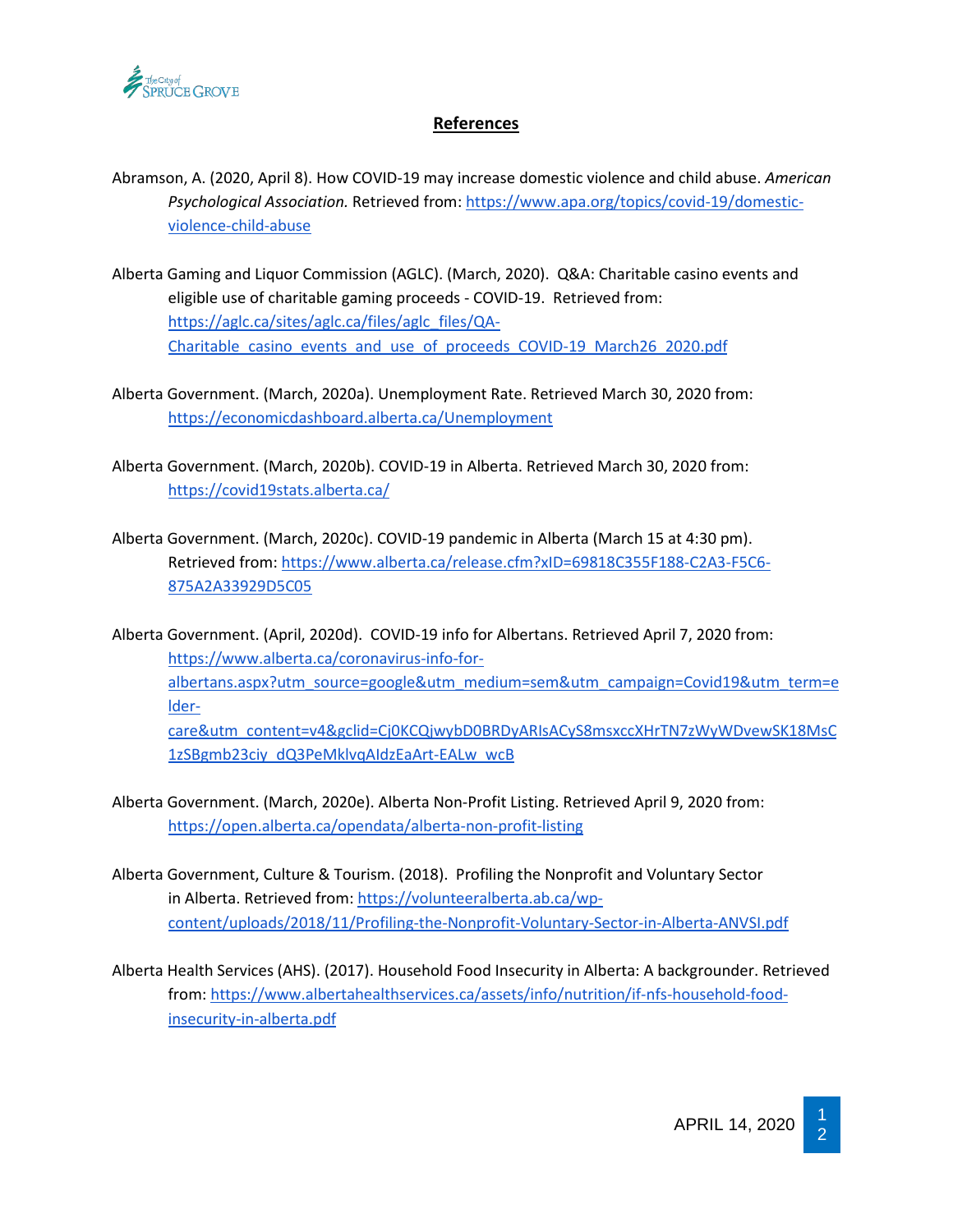

- Alberta Nonprofit Network. (2018). About Alberta's Nonprofit Sector. Retrieved from: <https://albertanonprofits.ca/Albertas-nonprofit-sector>
- Baines, B. (2011). *Doing anti-oppressive practice: Social justice social work (2nd Edition)*. Black Point, NS & Winnipeg, MB: Fernwood Publishing. ISBN 978-1-55266-448-5
- Berube, A., & Bateman, N. (2020, April 3). Who are the workers already impacted by the COVID-19 recession? *The Brookings Institution.* Retrieved from: [https://www.brookings.edu/research/who-are-the-workers-already-impacted-by-the-covid-19](https://www.brookings.edu/research/who-are-the-workers-already-impacted-by-the-covid-19-recession/) [recession/](https://www.brookings.edu/research/who-are-the-workers-already-impacted-by-the-covid-19-recession/)
- Bishop, A. (2015). *Becoming an ally: Breaking the cycle of oppression in people (3rd Edition)*. Black Point, NS & Winnipeg, MB: Fernwood Publishing.
- Cauchemez, S., Ferguson, N. M., Wachtel, C., Tegnell, A., Saour, G., Duncan, B., & Nicoll, A. (2009). Closure of schools during an influenza pandemic. *The Lancet infectious diseases*, *9*(8), 473-481.
- Duhatschek, P. (March 25, 2020). Women's advocates fear an uptick in domestic violence from COVID-19. *CBC News.* Retrieved from [https://www.cbc.ca/news/canada/kitchener](https://www.cbc.ca/news/canada/kitchener-waterloo/women-s-advocates-fear-an-uptick-in-domestic-violence-from-covid-19-1.5508814?fbclid=IwAR29tUmrXDY6NHGO0R0Fi5LYXFib-SWj1XbjtxFokOoZE-1thZA0ER2dWRA)[waterloo/women-s-advocates-fear-an-uptick-in-domestic-violence-from-covid-19-](https://www.cbc.ca/news/canada/kitchener-waterloo/women-s-advocates-fear-an-uptick-in-domestic-violence-from-covid-19-1.5508814?fbclid=IwAR29tUmrXDY6NHGO0R0Fi5LYXFib-SWj1XbjtxFokOoZE-1thZA0ER2dWRA) [1.5508814?fbclid=IwAR29tUmrXDY6NHGO0R0Fi5LYXFib-SWj1XbjtxFokOoZE-1thZA0ER2dWRA](https://www.cbc.ca/news/canada/kitchener-waterloo/women-s-advocates-fear-an-uptick-in-domestic-violence-from-covid-19-1.5508814?fbclid=IwAR29tUmrXDY6NHGO0R0Fi5LYXFib-SWj1XbjtxFokOoZE-1thZA0ER2dWRA)
- Economou, A., Nikolaou, A., & Theodossiou, I. (2008). Are recessions harmful to health after all?. *Journal of Economic Studies*.
- Edmonton Chamber of Voluntary Organizations (ECVO). (2020, March 17). COVID-19 Impact on the Nonprofit Sector. Retrieved from: [https://ecvo.ca/wp-content/uploads/2020/03/Chart-COVID-](https://ecvo.ca/wp-content/uploads/2020/03/Chart-COVID-19-Impacts-March-17.pdf)[19-Impacts-March-17.pdf](https://ecvo.ca/wp-content/uploads/2020/03/Chart-COVID-19-Impacts-March-17.pdf)
- End Poverty Edmonton. (2020). Opportunity in crisis: EndPovertyEdmonton calls for crisis income for all. Retrieved March 30, 2020 from: [https://www.endpovertyedmonton.ca/news/opportunity-in](https://www.endpovertyedmonton.ca/news/opportunity-in-crisis)[crisis](https://www.endpovertyedmonton.ca/news/opportunity-in-crisis)
- Equifax Inc. (2020). Canadian consumer debt is feeling the chill: Non-mortgage growth slowing considerably. Retrieved April 7, 2020 from: [https://www.consumer.equifax.ca/about](https://www.consumer.equifax.ca/about-equifax/press-releases/-/blogs/canadian-consumer-debt-is-feeling-the-chill?_com_liferay_blogs_web_portlet_BlogsPortlet_redirect=https%3A%2F%2Fwww.consumer.equifax.ca%2Fabout-equifax%2Fpress-releases%3Fp_p_id%3Dcom_liferay_blogs_web_portlet_BlogsPortlet%26p_p_lifecycle%3D0%26p_p_state%3Dnormal%26p_p_mode%3Dview%26_com_liferay_blogs_web_portlet_BlogsPortlet_cur%3D1%26_com_liferay_blogs_web_portlet_BlogsPortlet_delta%3D20)[equifax/press-releases/-/blogs/canadian-consumer-debt-is-feeling-the](https://www.consumer.equifax.ca/about-equifax/press-releases/-/blogs/canadian-consumer-debt-is-feeling-the-chill?_com_liferay_blogs_web_portlet_BlogsPortlet_redirect=https%3A%2F%2Fwww.consumer.equifax.ca%2Fabout-equifax%2Fpress-releases%3Fp_p_id%3Dcom_liferay_blogs_web_portlet_BlogsPortlet%26p_p_lifecycle%3D0%26p_p_state%3Dnormal%26p_p_mode%3Dview%26_com_liferay_blogs_web_portlet_BlogsPortlet_cur%3D1%26_com_liferay_blogs_web_portlet_BlogsPortlet_delta%3D20)chill? com\_liferay\_blogs\_web\_portlet\_BlogsPortlet\_redirect=https%3A%2F%2Fwww.consumer. [equifax.ca%2Fabout-equifax%2Fpress](https://www.consumer.equifax.ca/about-equifax/press-releases/-/blogs/canadian-consumer-debt-is-feeling-the-chill?_com_liferay_blogs_web_portlet_BlogsPortlet_redirect=https%3A%2F%2Fwww.consumer.equifax.ca%2Fabout-equifax%2Fpress-releases%3Fp_p_id%3Dcom_liferay_blogs_web_portlet_BlogsPortlet%26p_p_lifecycle%3D0%26p_p_state%3Dnormal%26p_p_mode%3Dview%26_com_liferay_blogs_web_portlet_BlogsPortlet_cur%3D1%26_com_liferay_blogs_web_portlet_BlogsPortlet_delta%3D20)[releases%3Fp\\_p\\_id%3Dcom\\_liferay\\_blogs\\_web\\_portlet\\_BlogsPortlet%26p\\_p\\_lifecycle%3D0%26](https://www.consumer.equifax.ca/about-equifax/press-releases/-/blogs/canadian-consumer-debt-is-feeling-the-chill?_com_liferay_blogs_web_portlet_BlogsPortlet_redirect=https%3A%2F%2Fwww.consumer.equifax.ca%2Fabout-equifax%2Fpress-releases%3Fp_p_id%3Dcom_liferay_blogs_web_portlet_BlogsPortlet%26p_p_lifecycle%3D0%26p_p_state%3Dnormal%26p_p_mode%3Dview%26_com_liferay_blogs_web_portlet_BlogsPortlet_cur%3D1%26_com_liferay_blogs_web_portlet_BlogsPortlet_delta%3D20) [p\\_p\\_state%3Dnormal%26p\\_p\\_mode%3Dview%26\\_com\\_liferay\\_blogs\\_web\\_portlet\\_BlogsPortle](https://www.consumer.equifax.ca/about-equifax/press-releases/-/blogs/canadian-consumer-debt-is-feeling-the-chill?_com_liferay_blogs_web_portlet_BlogsPortlet_redirect=https%3A%2F%2Fwww.consumer.equifax.ca%2Fabout-equifax%2Fpress-releases%3Fp_p_id%3Dcom_liferay_blogs_web_portlet_BlogsPortlet%26p_p_lifecycle%3D0%26p_p_state%3Dnormal%26p_p_mode%3Dview%26_com_liferay_blogs_web_portlet_BlogsPortlet_cur%3D1%26_com_liferay_blogs_web_portlet_BlogsPortlet_delta%3D20) t cur%3D1%26 com liferay blogs web portlet BlogsPortlet delta%3D20

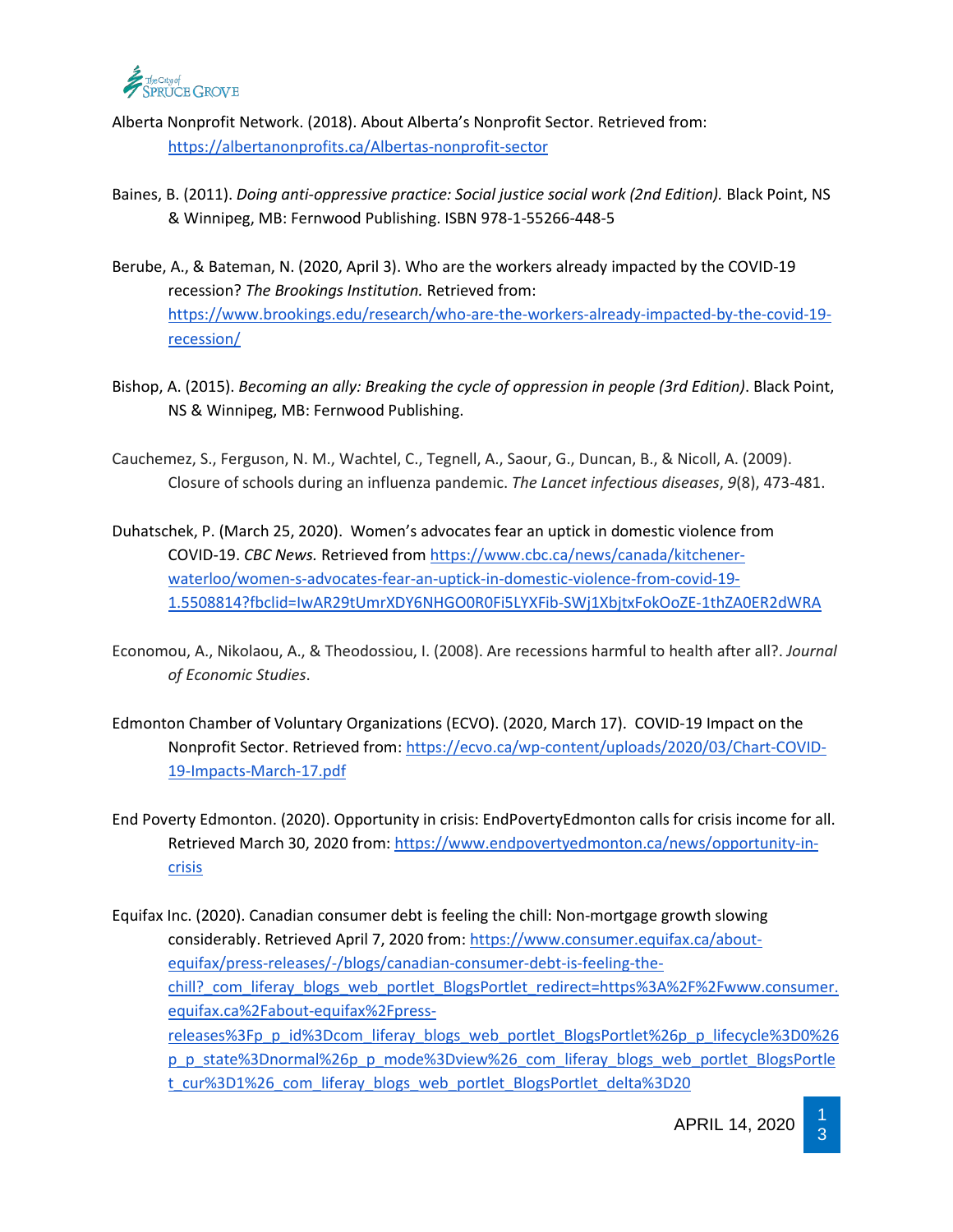

Gaetz, S., & Buccieri, K. (n.d.) The worst of times: The challenges of pandemic planning in the context of homelessness. Retrieved from: [https://www.homelesshub.ca/sites/default/files/attachments/LessonsfromH1N1-Chapter\\_1.pdf](https://www.homelesshub.ca/sites/default/files/attachments/LessonsfromH1N1-Chapter_1.pdf)

Government of Canada. (2020a). Labour force survey, march 2020. Retrieved from: <https://www150.statcan.gc.ca/n1/daily-quotidien/200409/dq200409a-eng.htm>

- Government of Canada. (2020b). Guidance for providers of services for people experiencing homelessness (in the context of COVID-19). Retrieved from: [https://www.canada.ca/en/public](https://www.canada.ca/en/public-health/services/diseases/2019-novel-coronavirus-infection/guidance-documents/homelessness.html)[health/services/diseases/2019-novel-coronavirus-infection/guidance](https://www.canada.ca/en/public-health/services/diseases/2019-novel-coronavirus-infection/guidance-documents/homelessness.html)[documents/homelessness.html](https://www.canada.ca/en/public-health/services/diseases/2019-novel-coronavirus-infection/guidance-documents/homelessness.html)
- Government of Canada. (2020c). Coronavirus disease (COVID-19): Vulnerable populations and COVID-19. Retrieved from: [https://www.canada.ca/en/public-health/services/publications/diseases](https://www.canada.ca/en/public-health/services/publications/diseases-conditions/vulnerable-populations-covid-19.html)[conditions/vulnerable-populations-covid-19.html](https://www.canada.ca/en/public-health/services/publications/diseases-conditions/vulnerable-populations-covid-19.html)
- Government of Canada. (2020d). COVID-19 Fraud. Retrieved from: <https://www.antifraudcentre-centreantifraude.ca/features-vedette/2020/covid-19-eng.htm>
- Government of Canada. (2019). Key small business statistics: January 2019. Retrieved April 5 from: [https://www.ic.gc.ca/eic/site/061.nsf/eng/h\\_03090.html#point2-1](https://www.ic.gc.ca/eic/site/061.nsf/eng/h_03090.html#point2-1)
- Government of Canada. (2016). Report on the Social Isolation of Seniors. Retrieved from: [https://www.canada.ca/en/national-seniors-council/programs/publications](https://www.canada.ca/en/national-seniors-council/programs/publications-reports/2014/social-isolation-seniors/page05.html#h2.2)[reports/2014/social-isolation-seniors/page05.html#h2.2](https://www.canada.ca/en/national-seniors-council/programs/publications-reports/2014/social-isolation-seniors/page05.html#h2.2)
- Graney, E. (April 7, 2020). Alberta unemployment likely to surpass 25% because of Pandemic, says Kenney. Globe and Mail. Retrieved from[: https://www.theglobeandmail.com/business/article](https://www.theglobeandmail.com/business/article-alberta-unemployment-to-likely-surpass-25-percent-because-of-pandemic/)[alberta-unemployment-to-likely-surpass-25-percent-because-of-pandemic/](https://www.theglobeandmail.com/business/article-alberta-unemployment-to-likely-surpass-25-percent-because-of-pandemic/)
- Hawranik, M. (2020, March 18). COVID-19 is Gendered. Retrieved from: <https://canadianequality.ca/covid-19-is-gendered/>

Holt-Lunstad, J., Smith, T. B., Baker, M., Harris, T., & Stephenson, D. (2015). Loneliness and social isolation

as risk factors for mortality: a meta-analytic review. *Perspectives on psychological science*, *10*(2), 227-237.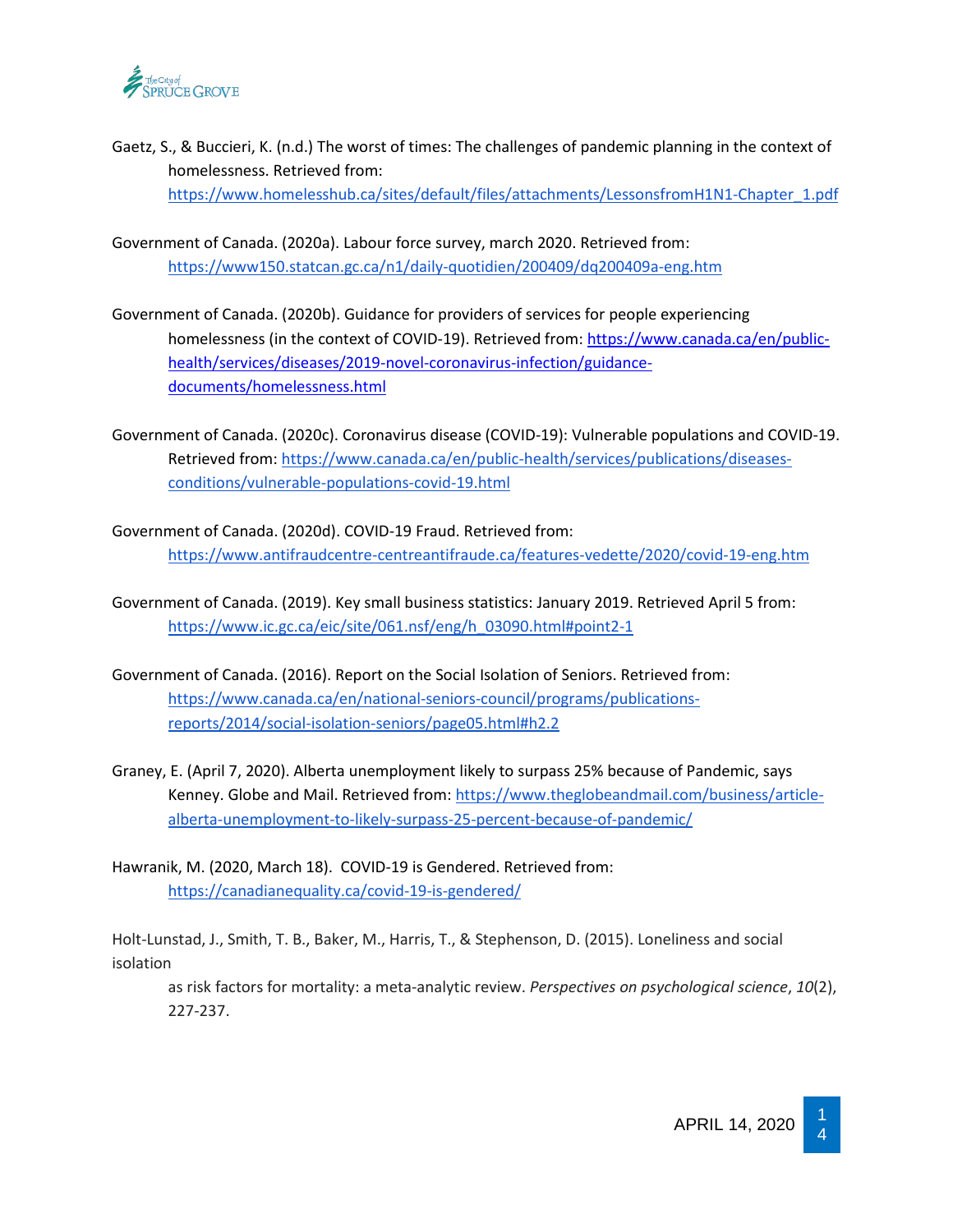

- Hudes, S. (2020, March 25). COVID-19: One third of businesses fear they'll permanently close within a month. *Calgary Herald.* Retrieved fro[m https://calgaryherald.com/business/local-business/one](https://calgaryherald.com/business/local-business/one-third-of-businesses-fear-covid-19-could-lead-to-permanent-closure-within-a-month/)[third-of-businesses-fear-covid-19-could-lead-to-permanent-closure-within-a-month/](https://calgaryherald.com/business/local-business/one-third-of-businesses-fear-covid-19-could-lead-to-permanent-closure-within-a-month/)
- Human Rights Watch. (2020). US: Address impact of COVID-19 on poor: Virus outbreak highlights structural inequalities. Retrieved from[: https://www.hrw.org/news/2020/03/19/us-address](https://www.hrw.org/news/2020/03/19/us-address-impact-covid-19-poor)[impact-covid-19-poor](https://www.hrw.org/news/2020/03/19/us-address-impact-covid-19-poor)
- Lewis, H. (2020, March 19). The Coronavirus is a Disaster for Feminism: Pandemics affect men and women differently. *The Atlantic.* Retrieved from: [https://www.theatlantic.com/international/archive/2020/03/feminism-womens-rights](https://www.theatlantic.com/international/archive/2020/03/feminism-womens-rights-coronavirus-covid19/608302/)[coronavirus-covid19/608302/](https://www.theatlantic.com/international/archive/2020/03/feminism-womens-rights-coronavirus-covid19/608302/)
- MacCourt et al. (n.d). Social Isolation of Seniors Volume 1: Understanding the issue and finding solutions. Retrieved from[: https://open.alberta.ca/dataset/6d39599c-a29c-4716-9fd9-](https://open.alberta.ca/dataset/6d39599c-a29c-4716-9fd9-7d985f7db0fe/resource/9ad41e7a-e485-4f37-9afd-4f48d85bb3a9/download/toolkit-volume-1-social-isolation-of-seniors-understanding-the-issue-ab-box.pdf) [7d985f7db0fe/resource/9ad41e7a-e485-4f37-9afd-4f48d85bb3a9/download/toolkit-volume-1](https://open.alberta.ca/dataset/6d39599c-a29c-4716-9fd9-7d985f7db0fe/resource/9ad41e7a-e485-4f37-9afd-4f48d85bb3a9/download/toolkit-volume-1-social-isolation-of-seniors-understanding-the-issue-ab-box.pdf) [social-isolation-of-seniors-understanding-the-issue-ab-box.pdf](https://open.alberta.ca/dataset/6d39599c-a29c-4716-9fd9-7d985f7db0fe/resource/9ad41e7a-e485-4f37-9afd-4f48d85bb3a9/download/toolkit-volume-1-social-isolation-of-seniors-understanding-the-issue-ab-box.pdf)
- McDonald, D. (2020, April 2). Which unemployed Canadians will get support? *Behind the Numbers.*  Retrieved from http://behindthenumbers.ca/2020/04/02/which-unemployed-canadians-will[get-support/?fbclid=IwAR2BC3xH3dnjDzfZ86duieqqOQh7wQvcuSMbd1q5Cl0-G6isoF5DRPtbh0Q](http://behindthenumbers.ca/2020/04/02/which-unemployed-canadians-will-get-support/?fbclid=IwAR2BC3xH3dnjDzfZ86duieqqOQh7wQvcuSMbd1q5Cl0-G6isoF5DRPtbh0Q)

MNP Ltd. (2020, March 30). Retrieved from: [https://mnpdebt.ca/en/blog/against-the-backdrop-of-a-global-pandemic-albertans-are-more](https://mnpdebt.ca/en/blog/against-the-backdrop-of-a-global-pandemic-albertans-are-more-concerned-about-their-finances-than-ever)[concerned-about-their-finances-than-ever](https://mnpdebt.ca/en/blog/against-the-backdrop-of-a-global-pandemic-albertans-are-more-concerned-about-their-finances-than-ever)

- Murray, A. (2020, April 7). Domestic violence and social isolation during COVID-19. *Centre for Injury Research and Prevention.* Retrieved from: [https://injury.research.chop.edu/blog/posts/domestic-violence-and-social-isolation-during](https://injury.research.chop.edu/blog/posts/domestic-violence-and-social-isolation-during-covid-19#.Xo9Y7shKjD4)[covid-19#.Xo9Y7shKjD4](https://injury.research.chop.edu/blog/posts/domestic-violence-and-social-isolation-during-covid-19#.Xo9Y7shKjD4)
- Ng, K. H., Agius, M., & Zaman, R. (2013). The global economic crisis: effects on mental health and what can be done. *Journal of the Royal Society of Medicine*, *106*(6), 211-214.
- Parkland Food Bank. (2020, March 13). Changes to Parkland Food Bank Access during COVID-19 Pandemic. [https://parklandfoodbank.org/changes-to-parkland-food-bank-access-during-covid-19](https://parklandfoodbank.org/changes-to-parkland-food-bank-access-during-covid-19-pandemic/) [pandemic/](https://parklandfoodbank.org/changes-to-parkland-food-bank-access-during-covid-19-pandemic/)

Parkland Food Bank. (2018). Parkland Food Bank Beyond the Numbers 2018. Retrieved from: <https://parklandfoodbank.org/wp-content/uploads/2019/05/2018-Annual-Report.pdf>



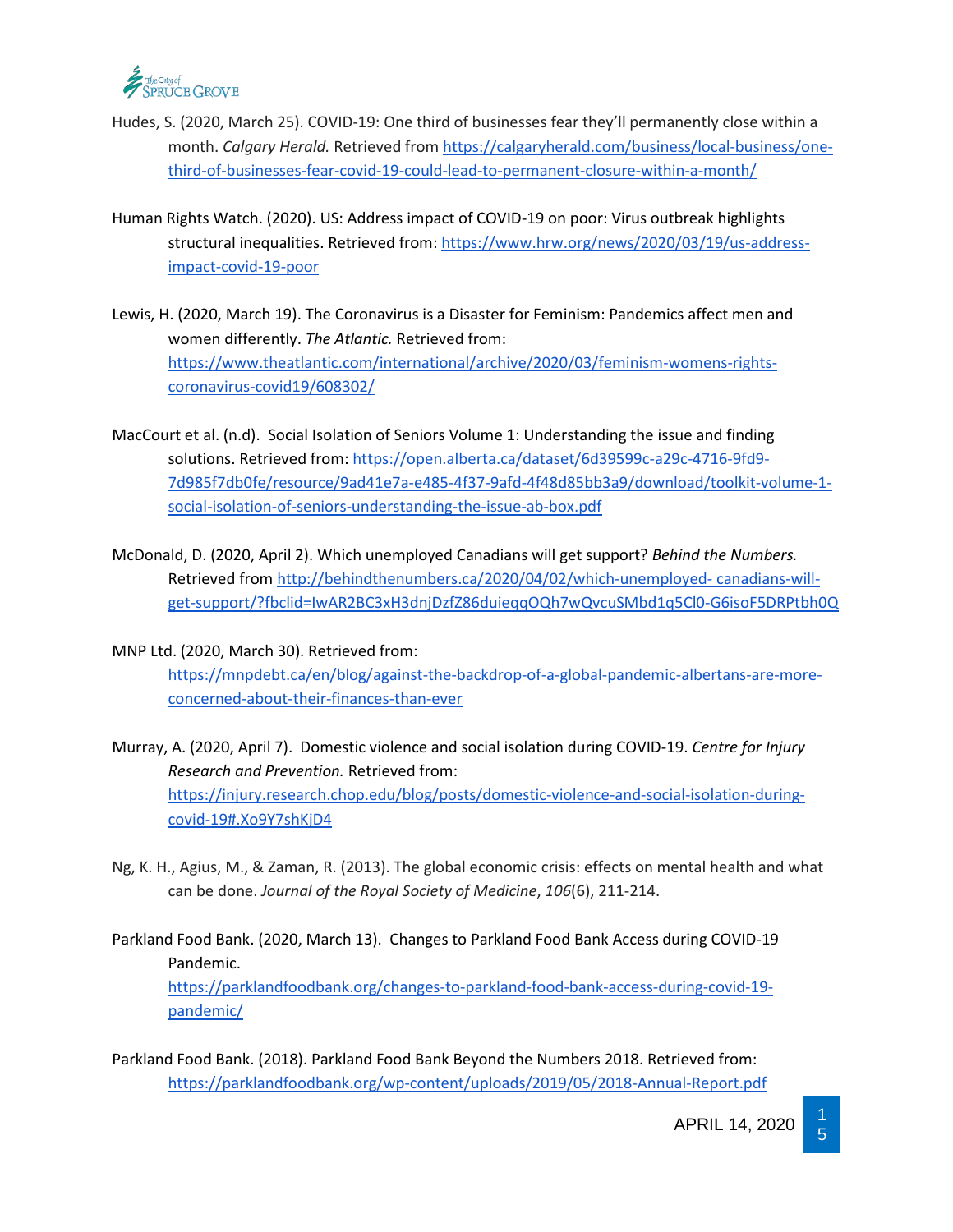

- Sharp, A. (2020, April 1). Child abuse will spike amid COVID-19 crisis, advocates warn. *Canada's National Observer.* Retrieved from: [https://www.nationalobserver.com/2020/04/01/news/child-abuse-will-spike-amid-covid-19](https://www.nationalobserver.com/2020/04/01/news/child-abuse-will-spike-amid-covid-19-crisis-advocates-warn) [crisis-advocates-warn](https://www.nationalobserver.com/2020/04/01/news/child-abuse-will-spike-amid-covid-19-crisis-advocates-warn)
- Spruce Grove FCSS, & Stony Plain FCSS. (n.d.). Tri-Region Housing and Needs Estimate: Survey results 2018. Retrieved from: [https://www.sprucegrove.org/media/3251/tri-region-housing-and-needs](https://www.sprucegrove.org/media/3251/tri-region-housing-and-needs-estimate-2018-survey-results.pdf)[estimate-2018-survey-results.pdf](https://www.sprucegrove.org/media/3251/tri-region-housing-and-needs-estimate-2018-survey-results.pdf)

Spruce Grove FCSS. (2020). Case Management Program Data 2019 and Q1 2020. [Internal Document]

- Statistics Canada. (2018). Canadian income survey. Retrieved April 6 from: <https://www.statcan.gc.ca/eng/topics-start/poverty>
- Statistics Canada. (2019). The gender wage gap in Canada: 1998 2018. Retrieved April 7, 2020 from: <https://www150.statcan.gc.ca/n1/pub/75-004-m/75-004-m2019004-eng.htm>
- Statistics Canada. (2020). Dimensions of poverty hub. Retrieved April 6 from: <https://www.statcan.gc.ca/eng/topics-start/poverty>
- The Vanier Institute of the Family. (2017, March 28). Infographic: Women, Caregiving, and Work in Canada. Retrieved from:<https://vanierinstitute.ca/infographic-women-caregiving-work-canada/>
- Tarasuk, V., St-Germain, A. A. F., & Loopstra, R. (2019). The relationship between food banks and food insecurity: insights from Canada. *VOLUNTAS: International Journal of Voluntary and Nonprofit Organizations*, 1-12.
- United Nations Population Fund. (2020, March 19). As pandemic rages, women and girls face intensified risks. Retrieved from: [https://www.unfpa.org/news/pandemic-rages-women-and-girls-face](https://www.unfpa.org/news/pandemic-rages-women-and-girls-face-intensified-risks)[intensified-risks](https://www.unfpa.org/news/pandemic-rages-women-and-girls-face-intensified-risks)
- Vesoulis, A. (2020, March 11). Coronavirus may disproportionately hurt the poor and that's bad for everyone. Time Magazine. Retrieved from: [https://time.com/5800930/how-coronavirus-will](https://time.com/5800930/how-coronavirus-will-hurt-the-poor/)[hurt-the-poor/](https://time.com/5800930/how-coronavirus-will-hurt-the-poor/)
- Zhang, L., Norena, M., Gadermann, A., Hubley, A., Russell, L., Aubry, T., ... & Palepu, A. (2018). Concurrent disorders and health care utilization among homeless and vulnerably housed persons in Canada. *Journal of dual diagnosis*, *14*(1), 21-31.)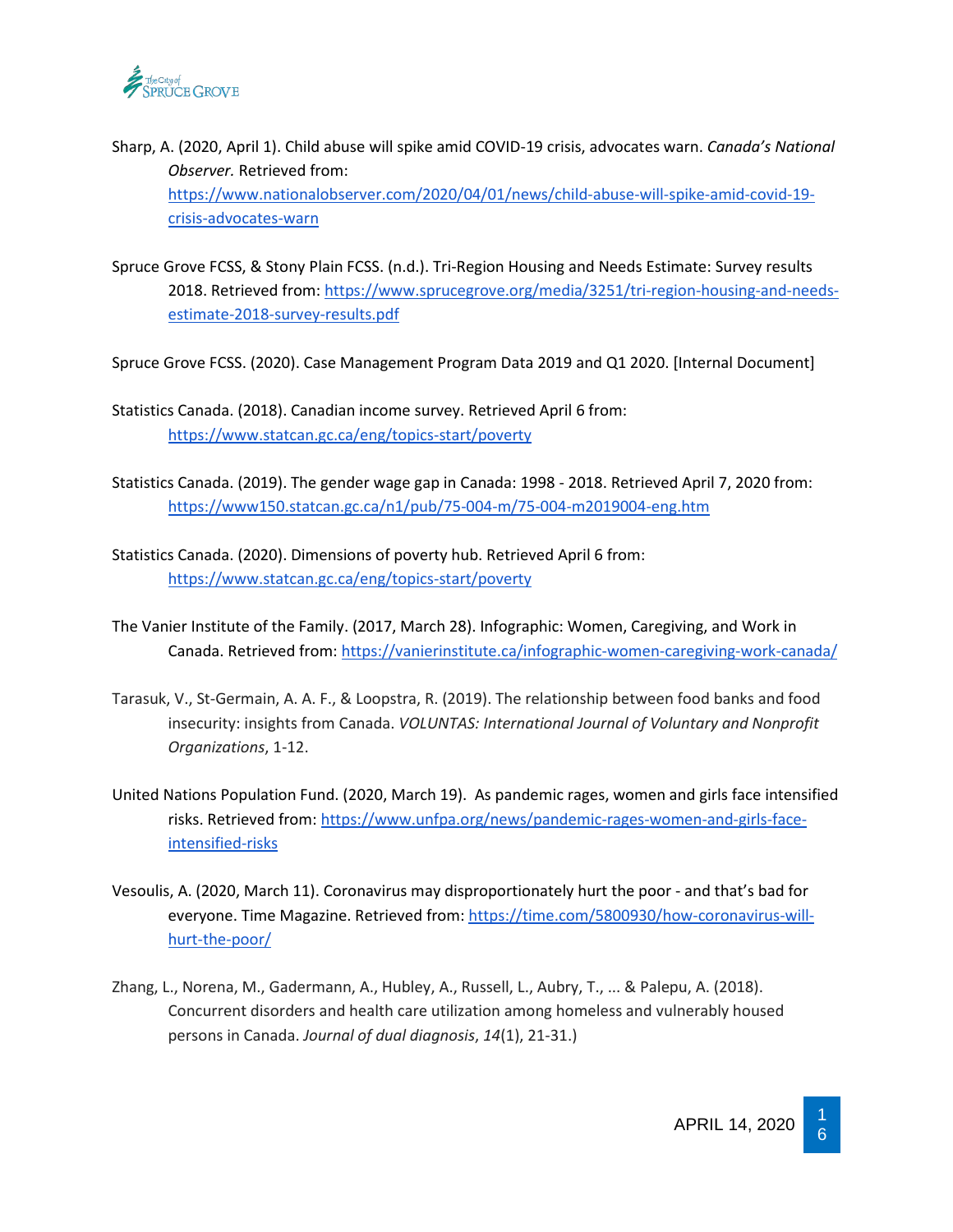

# **Appendix A**

### **Summary of changes in Social Policy in Alberta (Alberta Government, 2020c)**

March 15, 2020

- Student attendance at school prohibited
- In person post-secondary classes cancelled
- Licensed child care facilities, out of school care programs and preschool programs closed indefinitely
- Long term care and continuing care facilities limit to essential visitors only
- Mass gatherings restricted to 250 people or less
- Gatherings with more than 50 people with international attendees should be cancelled as well
- Places of worship now included in restrictions of mass gatherings

March 16, 2020

- Provincial Court of Alberta and Court of Queen's Bench limited operations
- Visits to Alberta correctional facilities and young offender centres suspended
- All Alberta parks, recreation facilities, programs, events and bookings are closed to the public and cancelled

March 17, 2020

- Mass gatherings restricted to 50 people or less
- Changes made to Employment Standards Code have been made to provide job protection
	- Full and part-time employees can access 14 days of job-protected leave for the purpose of self-isolation related to COVID-19, retroactive to March 5.
	- Does not apply to self-employed individuals or contractors.
	- Employees self-isolating due to COVID-19 do not require a medical note to access leave.
	- \$60M provided to help social services organizations respond to critical front line services
- Expiry dates for Alberta drivers' licences, vehicle registrations, other permits and certificates extended to May 15, 2020
- The Office of the Public Guardian and Trustee suspended in-person visits with clients or service providers

March 18, 2020

- All non-urgent scheduled and elective surgeries in Alberta are postponed.
- All non-emergency dental treatment and services are suspended. Emergency dental treatment will continue.
- Service Alberta has temporarily closed front counter, in-person access for some services in Edmonton and Calgary. Services remain operational and available, but Albertans should not visit the physical locations.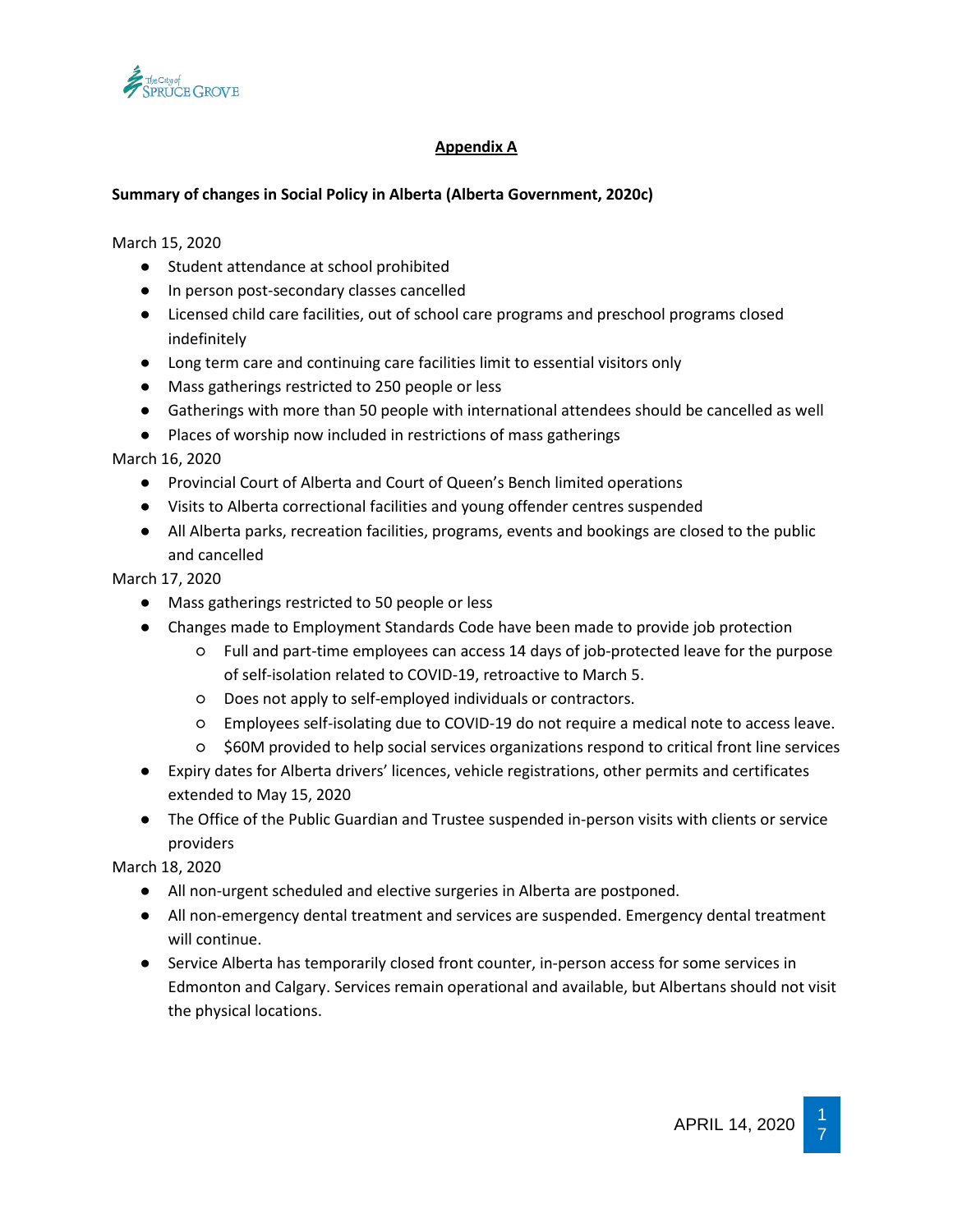

March 19, 2020

- Emergency Isolation Support Funding
	- A one-time payment of \$1,146 will be distributed to bridge the gap until the federal emergency payments begin in April.
- Implemented a six-month, interest-free moratorium on student loan payments for all individuals who are in the process of repaying these loans.

# March 20, 2020

- Stronger restrictions put in place for visitors to long-term and seniors care facilities.
- Drivers road tests suspended until April 20, 2020.
- Deadlines are suspended for businesses, corporations and nonprofits that require holding annual general meetings in order to file their annual returns with Alberta Corporate Registry.

March 21, 2020

- Select licensed child care centres reopening to provide child care for core service workers.
- Alberta Supports is temporarily suspending in-person services effective March 23 until further notice.
- Community and Social Services is working with Alberta Health Services, the City of Edmonton and Homeward Trust to open the Edmonton Expo Centre to homeless people exhibiting symptoms of COVID-19.
- All public fatality inquiries scheduled up to May 22 have been adjourned with no restart date set.

March 22, 2020

- The Alberta Emergency Management Agency Unsolicited Offers Program was set up in response to growing offers of generosity from individuals and organizations to help with the challenges many Albertans are facing due to the COVID-19 pandemic.
- The Alberta Connects Contact Centre is now available seven days a week, from 8 a.m. to 8 p.m.
- Testing was prioritized for specific groups that are symptomatic.
- AHS has launched a new text-based service to give Albertans encouragement and ease feelings of stress or anxiety as they respond to recent challenges.
- Small, medium and large private sector employers are able to defer WCB premiums until early 2021 and are eligible for a rebate if already paid.

● Government providing \$25 million to support homeless-serving agencies respond to COVID-19. March 23, 2020

● Changes to how the charitable gaming proceeds may be used during the pandemic. March 25, 2020

● Public health orders enforced by law to protect the health and safety of Albertans. Fines for violating an order increased to a prescribed fine of \$1,000 per occurrence.

March 26, 2020

● Alberta Health Services (AHS) has boosted service to help Albertans needing to speak with someone about mental health concerns.